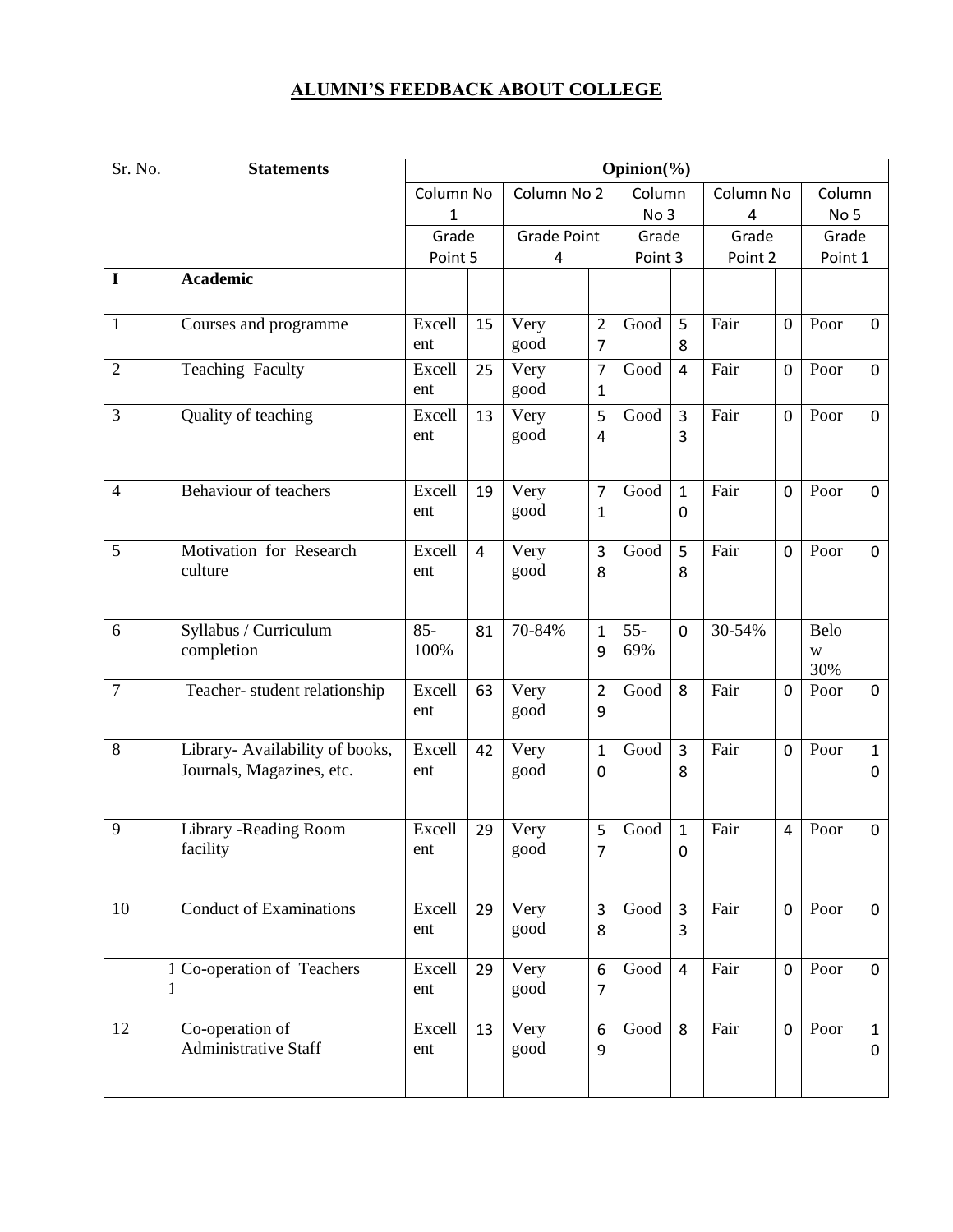|    | Extra-Curricular &Co-<br>curricular activities                                                                                                    |               |              |              |                         |      |                     |      |                                  |      |                     |
|----|---------------------------------------------------------------------------------------------------------------------------------------------------|---------------|--------------|--------------|-------------------------|------|---------------------|------|----------------------------------|------|---------------------|
| 13 | <b>College Cultural Programmes</b><br>and Annual Social Gathering                                                                                 | Excell<br>ent | 48           | Very<br>good | $\overline{2}$<br>3     | Good | $\overline{2}$<br>9 | Fair | $\mathbf 0$                      | Poor | $\Omega$            |
| 14 | <b>College Sports Activities</b>                                                                                                                  | Excell<br>ent | $\mathbf 0$  | Very<br>good | 5<br>7                  | Good | 3<br>5              | Fair | 8                                | Poor | $\mathbf 0$         |
| 15 | Carrier guidance and<br>counseling                                                                                                                | Excell<br>ent | 25           | Very<br>good | $\mathbf{1}$<br>3       | Good | $\overline{4}$<br>3 | Fair | $\mathbf 0$                      | Poor | $\mathbf{1}$<br>9   |
| 16 | Encouragement to participate<br>in Extra-curricular and Co-<br>curricular activities and sports<br>activities organized by other<br>institutions. | Excell<br>ent | 19           | Very<br>good | 3<br>5                  | Good | $\overline{3}$<br>3 | Fair | $\mathbf{1}$<br>3                | Poor | $\mathbf 0$         |
| 17 | College extension and<br>outreach programs                                                                                                        | Excell<br>ent | 10           | Very<br>good | 6<br>0                  | Good | $\mathbf{1}$        | Fair | $\overline{2}$<br>9              | Poor | 0                   |
| 18 | Conduct of seminars/<br>workshops, Conferences                                                                                                    | Excell<br>ent | 19           | Very<br>good | 3<br>2                  | Good | $\mathbf{1}$<br>0   | Fair | $\overline{2}$<br>9              | Poor | $\mathbf{1}$<br>0   |
| 19 | Activities through Subject<br>association, Forum,<br>Colloquium, Nature club, Red<br>ribbon club etc.                                             | Excell<br>ent | 10           | Very<br>good | $\overline{2}$<br>9     | Good | $\mathbf{1}$<br>9   | Fair | $\overline{4}$<br>2              | Poor | 0                   |
| 20 | Conduct of certificate courses                                                                                                                    |               | 19           |              | $\mathbf 1$<br>$\Omega$ |      | 6<br>1              |      | $\mathbf{1}$<br>$\Omega$         |      | 0                   |
|    | Others                                                                                                                                            |               |              |              |                         |      |                     |      |                                  |      |                     |
| 21 | <b>Buildings of the College</b>                                                                                                                   | Excell<br>ent | 10           | Very<br>good | 5<br>1                  | Good | $\mathbf 0$         | Fair | 3<br>9                           | Poor | $\mathbf 0$         |
| 22 | Class Room facility                                                                                                                               | Excell<br>ent | 10           | Very<br>good | 5<br>2                  | Good | $\mathbf 0$         | Fair | $\overline{3}$<br>8              | Poor | $\mathbf 0$         |
| 23 | Healthcare and safety                                                                                                                             | Excell<br>ent | $\mathbf{0}$ | Very<br>good | $\overline{2}$<br>0     | Good | $\overline{4}$<br>0 | Fair | $\overline{4}$<br>0              | Poor | $\mathbf 0$         |
| 24 | Play ground and Indoor<br>gymkhana                                                                                                                | Excell<br>ent | 10           | Very<br>good | $\mathbf{1}$<br>9       | Good | $\overline{2}$<br>9 | Fair | $\overline{4}$<br>$\overline{2}$ | Poor | $\mathbf 0$         |
| 25 | Ladies Room Facility                                                                                                                              | Excell<br>ent | $\mathbf 0$  | Very<br>good | $\mathbf{1}$<br>9       | Good | $\overline{3}$<br>3 | Fair | $\mathbf{1}$<br>9                | Poor | $\overline{2}$<br>9 |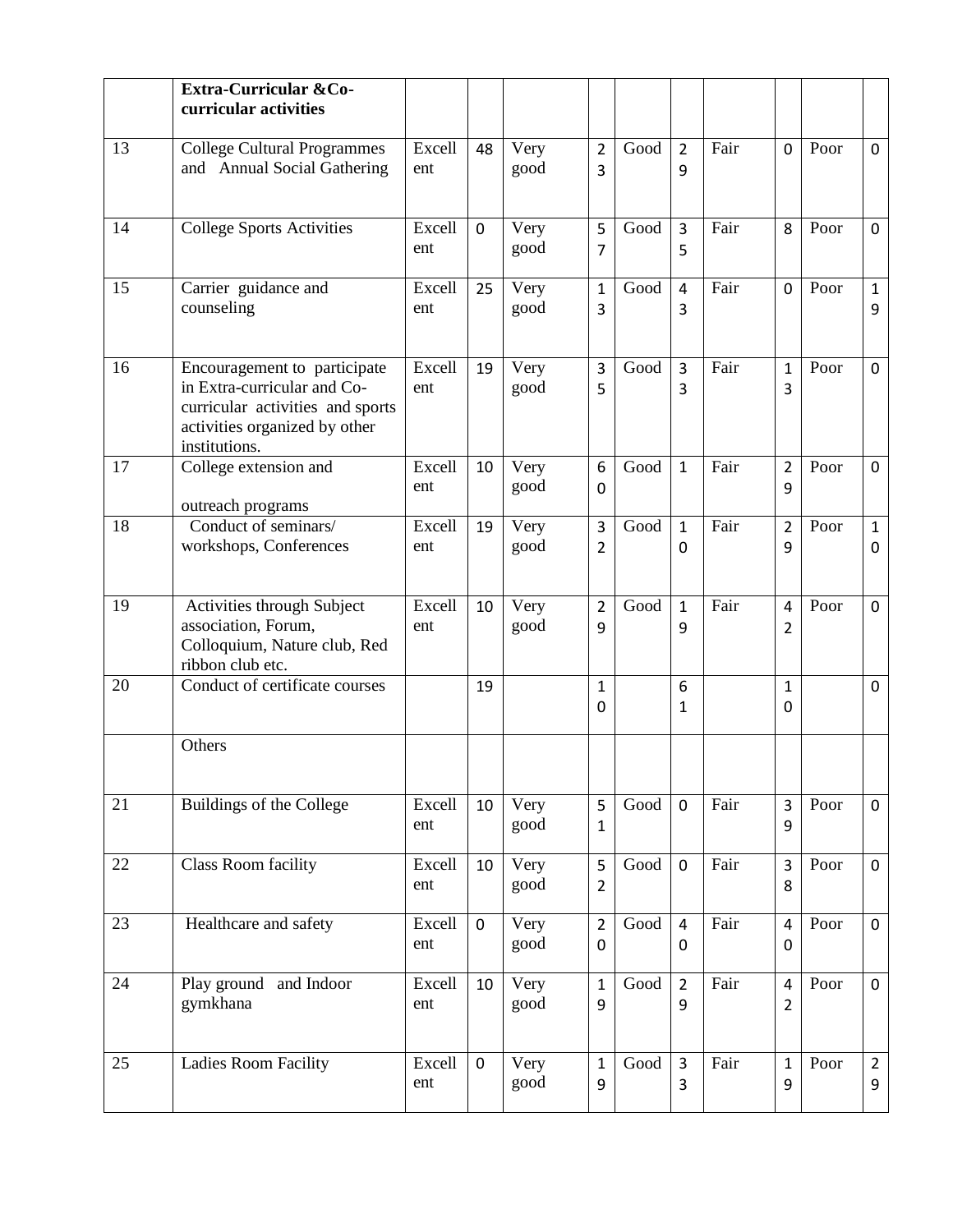| 26 | <b>Vehicles Parking Facility</b>                                                                                                                | Excell<br>ent | 19          | Very<br>good | $\mathbf{1}$<br>9   | Good | $\overline{4}$<br>$\overline{2}$ | Fair | $\mathbf{1}$<br>$\overline{0}$ | Poor | $\mathbf{1}$<br>$\mathbf 0$ |
|----|-------------------------------------------------------------------------------------------------------------------------------------------------|---------------|-------------|--------------|---------------------|------|----------------------------------|------|--------------------------------|------|-----------------------------|
| 27 | Drinking Water and Canteen<br>Facilities                                                                                                        | Excell<br>ent | $\mathbf 0$ | Very<br>good | 3<br>$\overline{2}$ | Good | $\overline{2}$<br>9              | Fair | $\mathbf{1}$<br>$\overline{0}$ | Poor | $\overline{2}$<br>9         |
| 28 | <b>Campus Development</b>                                                                                                                       | Excell<br>ent | 10          | Very<br>good | $\mathbf{1}$<br>9   | Good | 6<br>$\mathbf{1}$                | Fair | $\overline{0}$                 | Poor | $\mathbf{1}$<br>0           |
| 29 | <b>Admission Procedure</b>                                                                                                                      | Excell<br>ent | $\mathbf 0$ | Very<br>good | $\overline{2}$<br>9 | Good | 5<br>$\overline{2}$              | Fair | $\mathbf{1}$<br>9              | Poor | $\pmb{0}$                   |
| 30 | Contribution of the College in<br>Carrier development,<br>Personality development and<br>Knowledge development.                                 | Excell<br>ent | 33          | Very<br>good | $\mathbf{1}$<br>0   | Good | $\overline{2}$<br>8              | Fair | $\overline{2}$<br>9            | Poor | $\mathbf 0$                 |
| 31 | Contribution of Placement cell                                                                                                                  | Excell<br>ent | 10          | Very<br>good | $\mathbf 1$<br>9    | Good | $\mathbf{1}$<br>9                | Fair | 3<br>3                         | Poor | $\mathbf{1}$<br>9           |
| 32 | Discipline in college campus                                                                                                                    | Excell<br>ent | 10          | Very<br>good | $\overline{2}$<br>9 | Good | $\overline{4}$<br>$\overline{2}$ | Fair | $\mathbf{1}$<br>9              | Poor | $\mathbf 0$                 |
| 33 | How do you rate the courses<br>that you have learnt in the<br>college are in relation<br>to your current job /<br>occupation?                   | Excell<br>ent | 29          | Very<br>good | 4<br>2              | Good | $\mathbf{1}$<br>9                | Fair | $\mathbf{1}$<br>0              | Poor | $\mathbf 0$                 |
| 34 | what way have the Co-<br>curricular, extra -curricular<br>activities organised by the<br>College<br>contributed to your overall<br>development? | Excell<br>ent | 42          | Very<br>good | $\overline{2}$<br>9 | Good | $\mathbf{1}$<br>0                | Fair | $\mathbf{1}$<br>9              | Poor | $\mathbf 0$                 |
| 35 | Overall Rating of the College                                                                                                                   | Excell<br>ent | 42          | Very<br>good | $\overline{2}$<br>9 | Good | $\overline{2}$<br>9              | Fair | 3<br>9                         | Poor | $\mathbf 0$                 |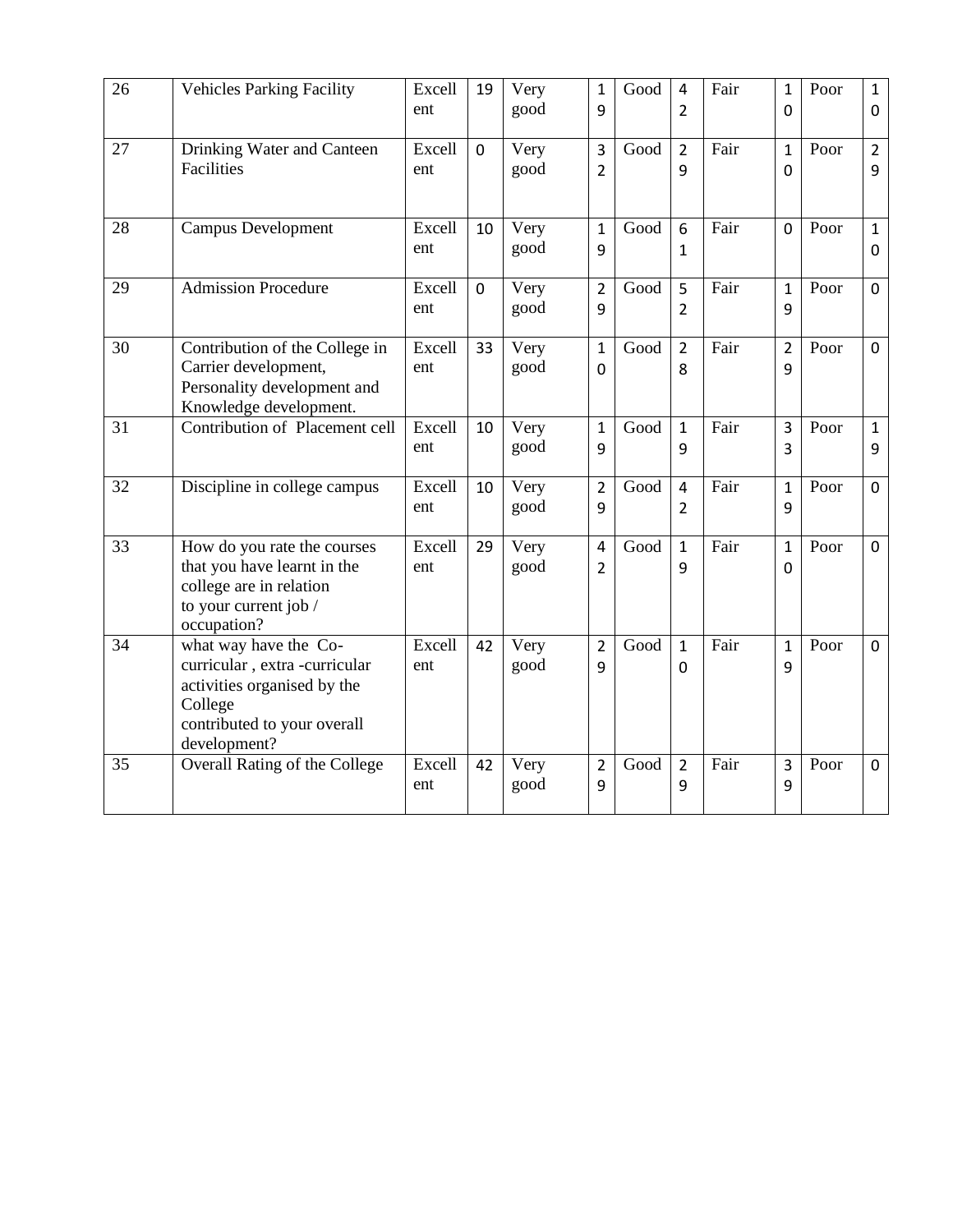# **ALUMNI'S FEEDBACK ON CURRICULUM**

# **(Academic Year- 2016 - 2017)**

| Sr.            | <b>Statements</b>                                |                 |                   |                |                            | $\overline{\text{O}}$ pinion(%) |                     |                 |                |                     |                  |
|----------------|--------------------------------------------------|-----------------|-------------------|----------------|----------------------------|---------------------------------|---------------------|-----------------|----------------|---------------------|------------------|
| No.            |                                                  | Column          |                   | Column No      |                            | Column                          |                     | Column          |                | Column              |                  |
|                |                                                  | No <sub>1</sub> |                   | $\overline{2}$ |                            | No 3                            |                     | No <sub>4</sub> |                | No <sub>5</sub>     |                  |
|                |                                                  | Grade           |                   | Grade          |                            | Grade                           |                     | Grade           |                | Grade               |                  |
|                |                                                  | Point 5         |                   | Point 4        |                            | Point 3                         |                     | Point 2         |                | Point 1             |                  |
| $\mathbf{1}$   | The academic flexibility                         | <b>Stro</b>     | $\overline{2}$    | <b>Agree</b>   | 5                          | <b>Neu</b>                      | $\overline{2}$      | <b>Disag</b>    | 5              | <b>Stro</b>         | $\boldsymbol{0}$ |
|                | embedded in the curriculum                       | ngly            | $\boldsymbol{0}$  |                | $\overline{0}$             | tral                            | 5                   | ree             |                | ngly                |                  |
|                | provided opportunities to                        | agre            |                   |                |                            |                                 |                     |                 |                | disa                |                  |
|                | pursue interest by choosing                      | e               |                   |                |                            |                                 |                     |                 |                | gree                |                  |
|                | the subject                                      |                 |                   |                |                            |                                 |                     |                 |                |                     |                  |
|                | combination/specialization                       |                 |                   |                |                            |                                 |                     |                 |                |                     |                  |
| $\overline{2}$ | etc.<br>Courses in the curriculum                |                 |                   |                |                            |                                 |                     |                 | $\overline{0}$ | <b>Stro</b>         |                  |
|                |                                                  | <b>Stro</b>     | $\mathbf{1}$<br>5 | <b>Agree</b>   | $\overline{4}$<br>$\theta$ | <b>Neu</b>                      | $\overline{4}$<br>5 | <b>Disag</b>    |                |                     | $\overline{0}$   |
|                | promote Employability,<br>Entrepreneurship and   | ngly            |                   |                |                            | tral                            |                     | ree             |                | ngly<br>disa        |                  |
|                | Research culture.                                | agre<br>e       |                   |                |                            |                                 |                     |                 |                |                     |                  |
| 3              | Curriculum helped in                             | <b>Stro</b>     | $\overline{2}$    | <b>Agree</b>   | $\overline{7}$             | <b>Neu</b>                      | $\mathbf{1}$        | <b>Disag</b>    | $\overline{0}$ | gree<br><b>Stro</b> | $\boldsymbol{0}$ |
|                | enhancing intellectual                           | ngly            | $\overline{0}$    |                | $\overline{0}$             | tral                            | $\boldsymbol{0}$    | ree             |                | ngly                |                  |
|                | aptitude, getting adequate                       | agre            |                   |                |                            |                                 |                     |                 |                | disa                |                  |
|                | knowledge and developing                         | e               |                   |                |                            |                                 |                     |                 |                | gree                |                  |
|                | personality                                      |                 |                   |                |                            |                                 |                     |                 |                |                     |                  |
| $\overline{4}$ | How do you rate the quality                      | <b>Stro</b>     | $\overline{2}$    | <b>Agree</b>   | $\overline{4}$             | <b>Neu</b>                      | 3                   | <b>Disag</b>    | $\overline{0}$ | <b>Stro</b>         | $\overline{0}$   |
|                | and relevance of the courses                     | ngly            | 5                 |                | 5                          | tral                            | $\overline{0}$      | ree             |                | ngly                |                  |
|                | included into the                                | agre            |                   |                |                            |                                 |                     |                 |                | disa                |                  |
|                | curriculum?                                      | e               |                   |                |                            |                                 |                     |                 |                | gree                |                  |
| 5              | How do you rate the courses                      | <b>Stro</b>     | $\sqrt{2}$        | Agree          | 5                          | <b>Neu</b>                      | $\overline{2}$      | <b>Disag</b>    | $\overline{0}$ | <b>Stro</b>         | $\mathbf{0}$     |
|                | in terms of their relevance to                   | ngly            | 5                 |                | $\overline{0}$             | tral                            | 5                   | ree             |                | ngly                |                  |
|                | the latest and/or future                         | agre            |                   |                |                            |                                 |                     |                 |                | disa                |                  |
|                | technologies?                                    | e               |                   |                |                            |                                 |                     |                 |                | gree                |                  |
| 6              | Syllabus is capable of                           | <b>Stro</b>     | 3                 | Agree          | 3                          | <b>Neu</b>                      | 3                   | <b>Disag</b>    | 5              | <b>Stro</b>         | $\boldsymbol{0}$ |
|                | adding Learning values (in                       | ngly            | $\overline{0}$    |                | 5                          | tral                            | $\boldsymbol{0}$    | ree             |                | ngly                |                  |
|                | terms of skills, concepts,                       | agre            |                   |                |                            |                                 |                     |                 |                | disa                |                  |
|                | knowledge, analytical                            | e               |                   |                |                            |                                 |                     |                 |                | gree                |                  |
|                | abilities or broadening                          |                 |                   |                |                            |                                 |                     |                 |                |                     |                  |
|                | perspectives) in students.                       |                 |                   |                |                            |                                 |                     |                 |                |                     |                  |
| $\overline{7}$ | The curriculum is outcome.                       | <b>Stro</b>     | $\overline{2}$    | <b>Agree</b>   | 5                          | <b>Neu</b>                      | $\overline{2}$      | <b>Disag</b>    | $\overline{0}$ | <b>Stro</b>         | $\overline{0}$   |
|                | based and the expected                           | ngly            | 5                 |                | $\overline{0}$             | tral                            | 5                   | ree             |                | ngly                |                  |
|                | outcomes, through various                        | agre            |                   |                |                            |                                 |                     |                 |                | disa                |                  |
|                | courses, are attained.                           | e               |                   |                |                            |                                 |                     |                 |                | gree                |                  |
| 8              | Syllabus is capable of                           | <b>Stro</b>     | 3                 | <b>Agree</b>   | 3                          | <b>Neu</b>                      | 3                   | <b>Disag</b>    | $\overline{0}$ | <b>Stro</b>         | 5                |
|                | adding Learning values (in                       | ngly            | $\overline{0}$    |                | 5                          | tral                            | $\boldsymbol{0}$    | ree             |                | ngly                |                  |
|                | terms of skills, concepts,                       | agre            |                   |                |                            |                                 |                     |                 |                | disa                |                  |
|                | knowledge, analytical<br>abilities or broadening | e               |                   |                |                            |                                 |                     |                 |                | gree                |                  |
|                | perspectives) in students.                       |                 |                   |                |                            |                                 |                     |                 |                |                     |                  |
|                |                                                  |                 |                   |                |                            |                                 |                     |                 |                |                     |                  |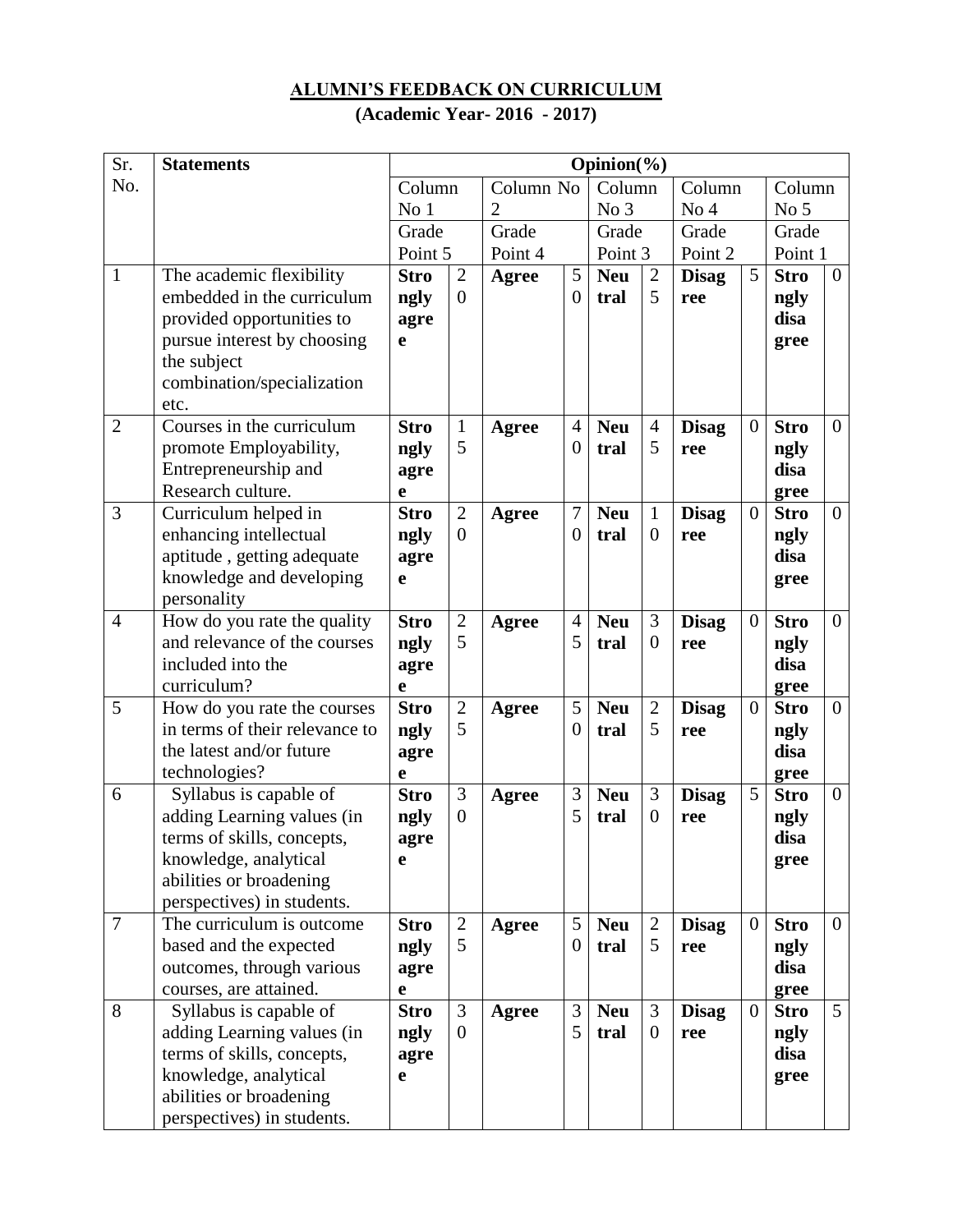| 9  | Syllabus is in tune with<br>global trends.                                                                       | <b>Stro</b><br>ngly              | $\overline{2}$<br>5        | Agree        | $\overline{2}$<br>5        | <b>Neu</b><br>tral | $\overline{4}$<br>$\theta$ | <b>Disag</b><br>ree | 1<br>$\overline{0}$      | <b>Stro</b>                         | $\overline{0}$ |
|----|------------------------------------------------------------------------------------------------------------------|----------------------------------|----------------------------|--------------|----------------------------|--------------------|----------------------------|---------------------|--------------------------|-------------------------------------|----------------|
|    |                                                                                                                  | agre<br>e                        |                            |              |                            |                    |                            |                     |                          | ngly<br>disa<br>gree                |                |
| 10 | Capability to enhance<br>competency in<br>communication, critical<br>thinking, problem solving<br>and creativity | <b>Stro</b><br>ngly<br>agre<br>e | $\overline{2}$<br>$\Omega$ | Agree        | $\overline{4}$<br>5        | <b>Neu</b><br>tral | 3<br>$\overline{0}$        | <b>Disag</b><br>ree | 5                        | <b>Stro</b><br>ngly<br>disa<br>gree | $\overline{0}$ |
|    | How would you rate the<br>relevance of your degree to<br>your present employment?                                | <b>Exce</b><br>llent             | $\mathfrak{2}$<br>5        | very<br>good | $\overline{4}$<br>5        | <b>goo</b><br>d    | $\overline{2}$<br>5        | fair                | 5                        | poor                                | $\overline{0}$ |
| 12 | Reading material regarding<br>curriculum is easily<br>available                                                  | <b>Exce</b><br>llent             | $\overline{2}$<br>5        | very<br>good | 5<br>$\theta$              | <b>goo</b><br>d    | $\overline{2}$<br>$\theta$ | fair                | 5                        | poor                                | $\overline{0}$ |
| 13 | How do you rate the<br>program offered in terms of<br>the load of the courses in<br>different semesters?         | <b>Exce</b><br><b>llent</b>      | $\overline{2}$<br>5        | very<br>good | 3<br>5                     | <b>goo</b><br>d    | $\overline{4}$<br>$\Omega$ | fair                | $\boldsymbol{0}$         | poor                                | $\overline{0}$ |
| 14 | How do you rate the<br>outcomes achieved from<br>the courses?                                                    | <b>Exce</b><br><b>llent</b>      | 3<br>$\Omega$              | very<br>good | $\overline{4}$<br>$\theta$ | <b>goo</b><br>d    | $\overline{2}$<br>$\theta$ | fair                | $\mathbf{1}$<br>$\theta$ | poor                                | $\overline{0}$ |
| 15 | Overall rating                                                                                                   | <b>Exce</b><br>llent             | 3<br>$\overline{0}$        | very<br>good | 3<br>0                     | <b>goo</b><br>d    | $\overline{4}$<br>$\Omega$ | fair                | $\overline{0}$           | poor                                | $\overline{0}$ |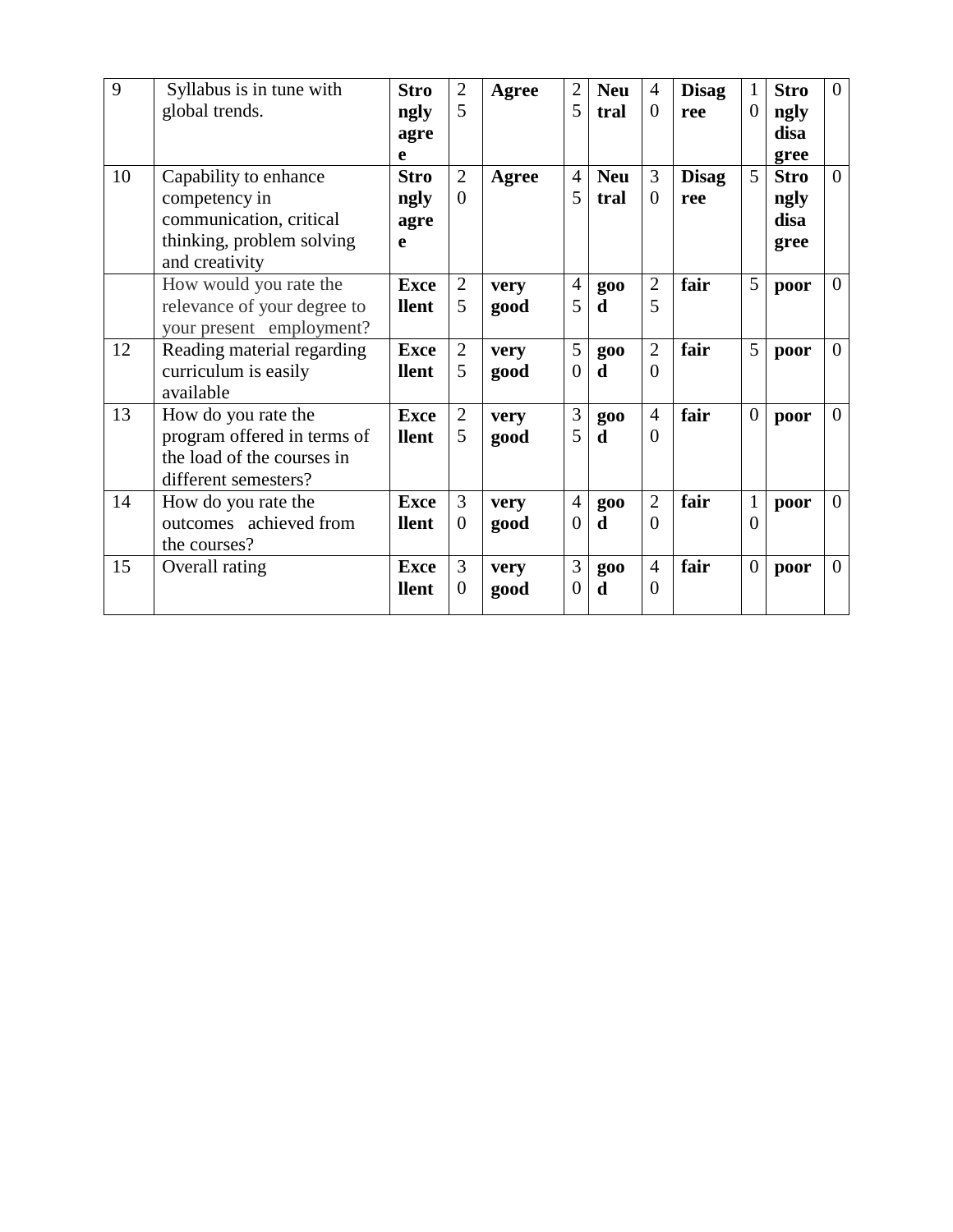# **EMPLOYER'S FEEDBACK ON CURRICULUM**

| Sr.            | <b>Statements</b>                             |                      |                  |                |                   | $\overline{\text{O}}$ pinion(%) |                     |                 |                |                 |                |
|----------------|-----------------------------------------------|----------------------|------------------|----------------|-------------------|---------------------------------|---------------------|-----------------|----------------|-----------------|----------------|
| No.            |                                               | Column               |                  | Column No      |                   | Column                          |                     | Column          |                | Column          |                |
|                |                                               | No <sub>1</sub>      |                  | $\overline{2}$ |                   | No 3                            |                     | No <sub>4</sub> |                | No <sub>5</sub> |                |
|                |                                               | Grade                |                  | Grade          |                   | Grade                           |                     | Grade           |                | Grade           |                |
|                |                                               | Point 5              |                  | Point 4        |                   | Point 3                         |                     | Point 2         |                | Point 1         |                |
| $\mathbf{1}$   | Courses in the curriculum                     | <b>Stro</b>          | 9                | <b>Agree</b>   | $\overline{4}$    | <b>Neu</b>                      | 3                   | <b>Disag</b>    | 5              | <b>Stro</b>     | $\overline{0}$ |
|                | promote employability,                        | ngly                 |                  |                | 7                 | tral                            | 9                   | ree             |                | ngly            |                |
|                | Entrepreneurship and                          | agre                 |                  |                |                   |                                 |                     |                 |                | disa            |                |
|                | Research culture.                             | e                    |                  |                |                   |                                 |                     |                 |                | gree            |                |
| $\overline{2}$ | Curriculum helped in                          | <b>Stro</b>          | 3                | Agree          | $\overline{2}$    | <b>Neu</b>                      | 3                   | <b>Disag</b>    | 3              | <b>Stro</b>     | $\overline{0}$ |
|                | enhancing intellectual                        | ngly                 | 8                |                | 7                 | tral                            | $\overline{2}$      | ree             |                | ngly            |                |
|                | aptitude, getting adequate                    | agre                 |                  |                |                   |                                 |                     |                 |                | disa            |                |
|                | knowledge and developing                      | $\mathbf e$          |                  |                |                   |                                 |                     |                 |                | gree            |                |
| 3              | personality<br>How do you rate the            | <b>Stro</b>          | 5                |                | 3                 | <b>Neu</b>                      | $\mathbf{1}$        | <b>Disag</b>    | $\overline{0}$ | <b>Stro</b>     | $\overline{0}$ |
|                | quality and relevance of                      | ngly                 | $\overline{0}$   | <b>Agree</b>   | 1                 | tral                            | 9                   |                 |                |                 |                |
|                | the courses included into                     | agre                 |                  |                |                   |                                 |                     | ree             |                | ngly<br>disa    |                |
|                | the curriculum?                               | e                    |                  |                |                   |                                 |                     |                 |                | gree            |                |
| $\overline{4}$ | How do you rate the                           | <b>Stro</b>          | 8                | Agree          | $\overline{4}$    | <b>Neu</b>                      | 3                   | <b>Disag</b>    | $\mathbf{1}$   | <b>Stro</b>     | $\overline{0}$ |
|                | courses in terms of their                     | ngly                 |                  |                | 6                 | tral                            | 3                   | ree             | 3              | ngly            |                |
|                | relevance to the latest                       | agre                 |                  |                |                   |                                 |                     |                 |                | disa            |                |
|                | and/or future                                 | e                    |                  |                |                   |                                 |                     |                 |                | gree            |                |
|                | technologies?                                 |                      |                  |                |                   |                                 |                     |                 |                |                 |                |
| 5              | Syllabus is capable of                        | <b>Stro</b>          | 5                | <b>Agree</b>   | $\overline{2}$    | <b>Neu</b>                      | $\mathbf{1}$        | <b>Disag</b>    | 5              | <b>Stro</b>     | $\overline{0}$ |
|                | adding Learning values (in                    | ngly                 | $\overline{0}$   |                | 7                 | tral                            | 8                   | ree             |                | ngly            |                |
|                | terms of skills, concepts,                    | agre                 |                  |                |                   |                                 |                     |                 |                | disa            |                |
|                | knowledge, analytical                         | e                    |                  |                |                   |                                 |                     |                 |                | gree            |                |
|                | abilities or broadening                       |                      |                  |                |                   |                                 |                     |                 |                |                 |                |
|                | perspectives) in students.                    |                      |                  |                |                   |                                 |                     |                 |                |                 |                |
| 6              | Syllabus is effective in                      | <b>Stro</b>          | $\overline{0}$   | Agree          | 3                 | <b>Neu</b>                      | 3                   | <b>Disag</b>    | 1              | <b>Stro</b>     | $\mathbf{1}$   |
|                | developing skill oriented                     | ngly                 |                  |                | 8                 | tral                            | 3                   | ree             | $\overline{0}$ | ngly            | 9              |
|                | human resources.                              | agre                 |                  |                |                   |                                 |                     |                 |                | disa            |                |
|                |                                               | e                    |                  |                |                   |                                 |                     |                 |                | gree            |                |
| $\overline{7}$ | Syllabus is in tune with                      | <b>Stro</b>          | $\overline{0}$   | Agree          | 3                 | <b>Neu</b>                      | $\overline{4}$      | <b>Disag</b>    | $\overline{2}$ | <b>Stro</b>     | $\overline{0}$ |
|                | global trends.                                | ngly                 |                  |                | 1                 | tral                            | $\overline{0}$      | ree             | 9              | ngly            |                |
|                |                                               | agre                 |                  |                |                   |                                 |                     |                 |                | disa            |                |
|                |                                               | e                    |                  |                |                   |                                 |                     |                 |                | gree            |                |
| 8              | Capability to enhance                         | <b>Exce</b>          | $\overline{0}$   | <b>Very</b>    | $\overline{4}$    | Goo                             | 5                   | Fair            | 3              | Poor            | $\overline{0}$ |
|                | competency in                                 | llent                |                  | good           |                   | d                               | 8                   |                 | 8              |                 |                |
|                | communication, critical                       |                      |                  |                |                   |                                 |                     |                 |                |                 |                |
|                | thinking, problem solving                     |                      |                  |                |                   |                                 |                     |                 |                |                 |                |
| 9              | and creativity                                |                      | 5                |                |                   |                                 |                     |                 | $\overline{0}$ |                 | $\overline{0}$ |
|                | How do you rate the<br>outcomes of our alumni | <b>Exce</b><br>llent | $\boldsymbol{0}$ | <b>Very</b>    | $\mathbf{2}$<br>7 | Goo<br>d                        | $\overline{2}$<br>3 | Fair            |                | Poor            |                |
|                | achieved from the courses?                    |                      |                  | good           |                   |                                 |                     |                 |                |                 |                |
|                |                                               |                      |                  |                |                   |                                 |                     |                 |                |                 |                |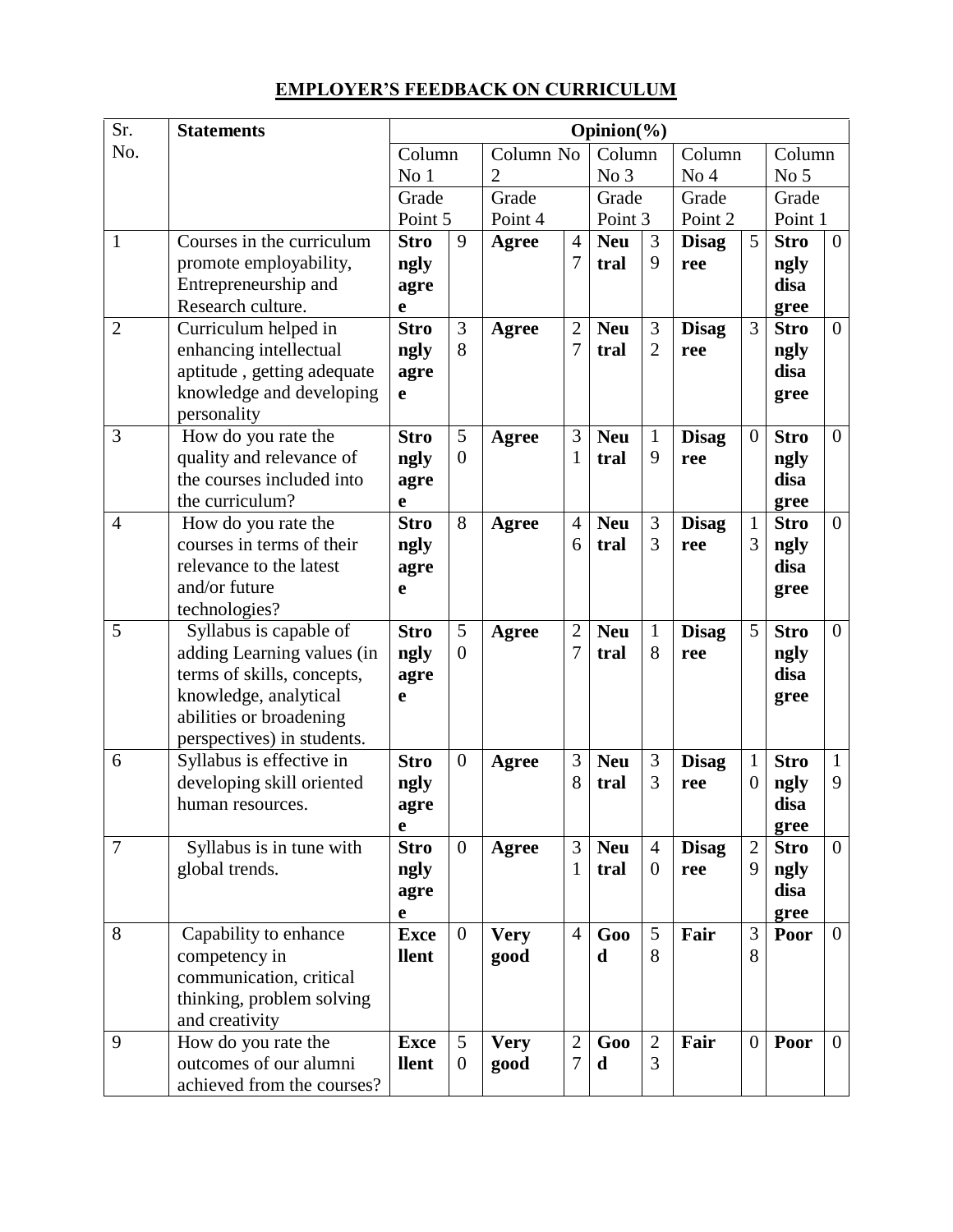# **PARENT'S FEEDBACK ON COLLEGE**

| Sr             |                                                                                                                                      | Opinion (%)                 |    |                |                |                        |    |                |                |                              |                  |
|----------------|--------------------------------------------------------------------------------------------------------------------------------------|-----------------------------|----|----------------|----------------|------------------------|----|----------------|----------------|------------------------------|------------------|
|                |                                                                                                                                      | Column                      |    | Column         | N <sub>o</sub> | Column No              |    |                |                | Column                       |                  |
| N              | <b>Statement</b>                                                                                                                     | No 1                        |    | $\overline{2}$ |                | 3                      |    | Column No4     |                | No <sub>5</sub>              |                  |
| 0.             |                                                                                                                                      | Grade                       |    | Grade Point    |                | Grade Point            |    | Grade Point    |                | Grade                        |                  |
|                |                                                                                                                                      | Point 5                     |    | $\overline{4}$ |                | 3                      |    | $\overline{2}$ |                | Point 1                      |                  |
| $\mathbf{1}$   | Pre-admission<br>Counseling and<br>counseling during<br>admission to you and<br>your ward and<br>admission process all<br>together   | Exce<br>llent               | 38 | Very<br>good   | 34             | Good                   | 19 | Fair           | 9              | Poor                         | $\boldsymbol{0}$ |
| $\overline{2}$ | Induction<br>Programme<br>organised at the<br>beginning of<br>semester by the<br>college for the<br>students are useful.             | To a<br>great<br>exte<br>nt | 32 | Modera<br>te   | 38             | Some<br>what           | 28 | Very<br>little | $\overline{2}$ | <b>Not</b><br>at<br>all      | $\overline{0}$   |
| 3              | Courses and<br>Curriculum taught<br>helps in enhancing<br>intellectual aptitude<br>and in developing<br>personality of your<br>ward  | To a<br>great<br>exte<br>nt | 26 | Modera<br>te   | 38             | Some<br>what           | 29 | Very<br>little | 6              | <b>Not</b><br>at<br>all      | $\mathbf{1}$     |
| $\overline{4}$ | Teachers approach to<br>teaching can best be<br>described as-                                                                        | Exce<br>llent               | 36 | Very<br>good   | 38             | Good                   | 13 | Fair           | 9              | Poor                         | $\overline{4}$   |
| 5              | College takes interest<br>in conducting short<br>term courses and in<br>promoting internship,<br>field visits, etc. for<br>students. | Exce<br>llent               | 25 | Very<br>good   | 38             | Good                   | 23 | Fair           | 14             | Poor                         | $\overline{0}$   |
| 6              | The teaching and<br>mentoring process<br>helps students in<br>cognitive, social and<br>emotional growth.                             | Sign<br>ifica<br>ntly       | 28 | Very<br>well   | 38             | Moder<br>ately         | 21 | Margi<br>nally | 8              | <b>Not</b><br>at<br>all      | 5 <sup>5</sup>   |
| $\tau$         | The College provides<br>multiple<br>opportunities to learn<br>and grow                                                               | Stro<br>ngly<br>agre<br>e   | 38 | Agree          | 38             | Neutra<br>$\mathbf{l}$ | 15 | Disagr<br>ee   | 6              | Stro<br>ngly<br>disa<br>gree | 3                |
| 8              | Teachers inform<br>Course outcomes and<br>Programme                                                                                  | Ever<br>y<br>time           | 26 | generall<br>y  | 45             | Some<br>times          | 21 | Rarely         | $\overline{4}$ | <b>Nev</b><br>er             | $\overline{4}$   |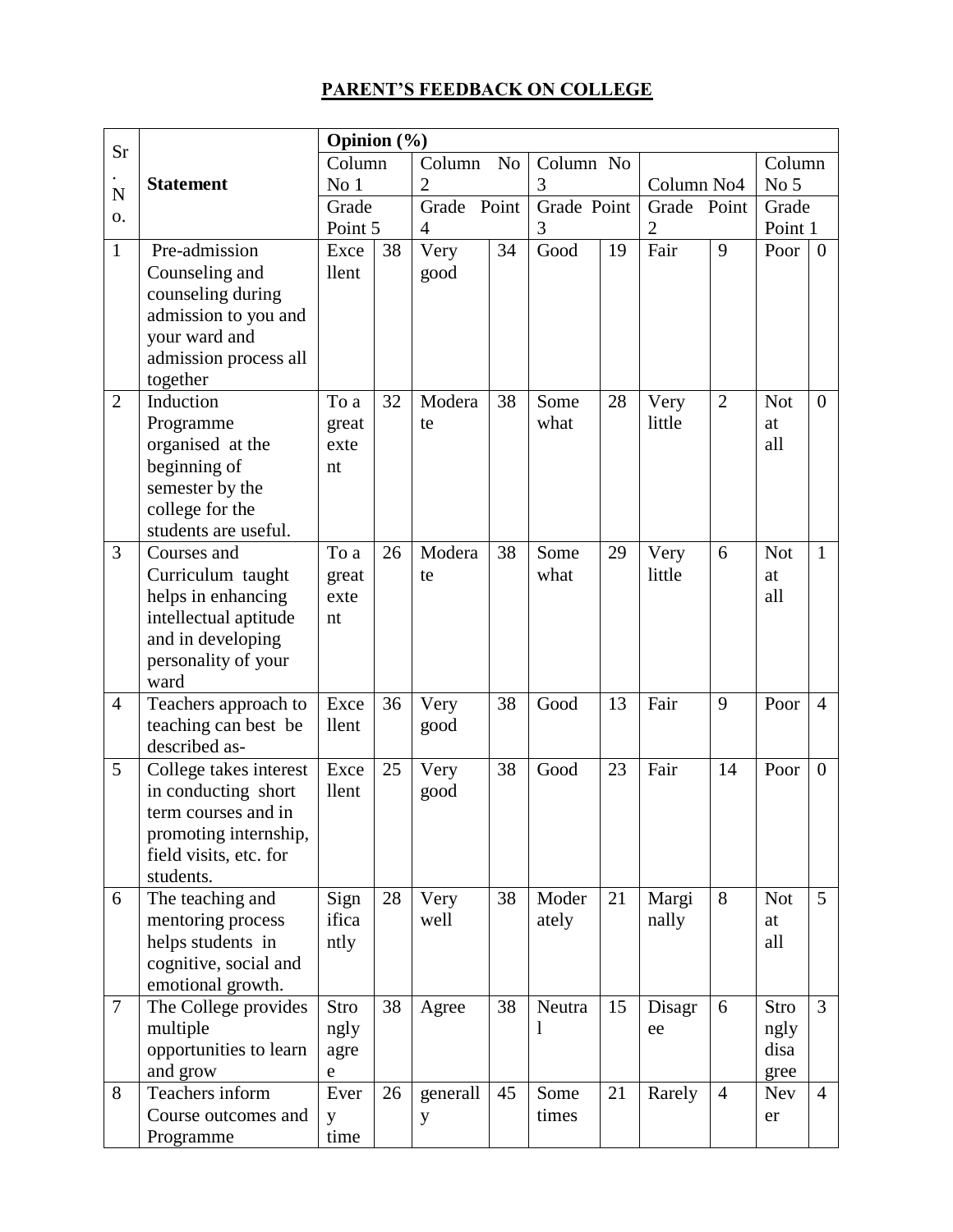|                                  | outcomes to you and<br>your ward                                                                                                                                                                                      |                           |    |              |    |             |    |              |                |                              |                |
|----------------------------------|-----------------------------------------------------------------------------------------------------------------------------------------------------------------------------------------------------------------------|---------------------------|----|--------------|----|-------------|----|--------------|----------------|------------------------------|----------------|
| 9                                | The teachers identify<br>strengths of students<br>and encourage<br>accordingly.                                                                                                                                       | Stro<br>ngly<br>agre<br>e | 34 | Agree        | 30 | Neutra<br>1 | 21 | Disagr<br>ee | 13             | Stro<br>ngly<br>disa<br>gree | $\overline{2}$ |
| $\mathbf{1}$<br>$\boldsymbol{0}$ | The teachers<br>identify weakness<br>of the students and<br>help to overcome<br>them.                                                                                                                                 | Stro<br>ngly<br>agre<br>e | 30 | Agree        | 51 | Neutra<br>1 | 17 | Disagr<br>ee | $\overline{2}$ | Stro<br>ngly<br>disa<br>gree | $\overline{0}$ |
| $\mathbf{1}$<br>$\mathbf{1}$     | The college/ teachers<br>use student-centric<br>methods, such as<br>Experiential learning,<br>Participative<br>learning, etc. for<br>enhancing learning<br>process.                                                   | Stro<br>ngly<br>agre<br>e | 15 | Agree        | 47 | Neutra<br>1 | 30 | Disagr<br>ee | 6              | Stro<br>ngly<br>disa<br>gree | $\overline{2}$ |
| $\mathbf{1}$<br>$\overline{2}$   | <b>Evaluation</b> (Conduct<br>of Exams and<br>declaration of results)                                                                                                                                                 | Exce<br>llent             | 32 | Very<br>good | 38 | Good        | 25 | Fair         | 5              | Poor                         | $\overline{0}$ |
| $\mathbf{1}$<br>3                | Your opinion about<br>the academic<br>standard of the<br>College.                                                                                                                                                     | Exce<br>llent             | 42 | Very<br>good | 28 | Good        | 23 | Fair         | $\overline{4}$ | Poor                         | 3              |
| $\mathbf{1}$<br>$\overline{4}$   | Teachers encourage<br>students to take part<br>in Extra-curricular<br>and Co-curricular<br>activities in and<br>outside college                                                                                       | Stro<br>ngly<br>agre<br>e | 51 | Agree        | 26 | Neutra<br>1 | 19 | Disagr<br>ee | $\overline{4}$ | Stro<br>ngly<br>disa<br>gree | $\overline{0}$ |
| $\mathbf{1}$<br>5                | Students are involved<br>in organizing Extra-<br>curricular, Co-<br>curricular activities<br>and Extension/<br><b>Outreach Programme</b><br>which helps in<br>development of<br>Leadership/<br>Organisational skills. | Stro<br>ngly<br>agre<br>e | 25 | Agree        | 45 | Neutra<br>1 | 25 | Disagr<br>ee | $\overline{4}$ | Stro<br>ngly<br>disa<br>gree | 1              |
| $\mathbf{1}$<br>6                | Efforts are made by<br>the College/teachers<br>to inculcate soft<br>skills, Life skills and<br>employability skills<br>in students.                                                                                   | Stro<br>ngly<br>agre<br>e | 17 | Agree        | 47 | Neutra<br>1 | 26 | Disagr<br>ee | 8              | Stro<br>ngly<br>disa<br>gree | $\overline{2}$ |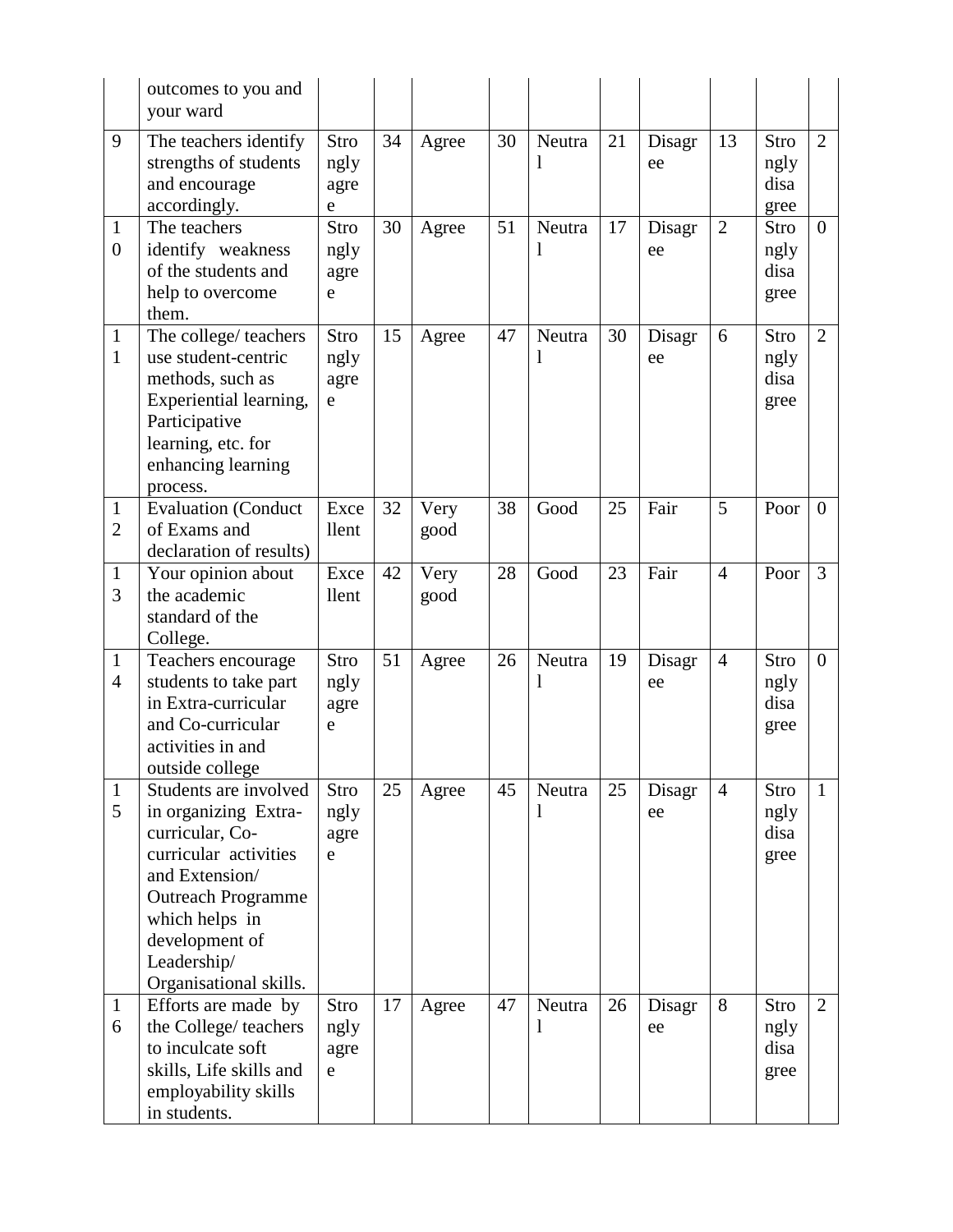| $\mathbf{1}$<br>7                  | teachers use ICT<br>tools such as LCD<br>projectors,<br>Multimedia, etc.<br>while teaching              | Exce<br>llent             | 23 | Very<br>good | 32 | Good        | 28 | Fair         | 11             | Poor                         | 6                |
|------------------------------------|---------------------------------------------------------------------------------------------------------|---------------------------|----|--------------|----|-------------|----|--------------|----------------|------------------------------|------------------|
| $\mathbf{1}$<br>8                  | The Overall quality<br>of teaching-learning<br>process in College<br>is very good.                      | Stro<br>ngly<br>agre<br>e | 32 | Agree        | 43 | Neutra<br>1 | 19 | Disagr<br>ee | $\overline{4}$ | Stro<br>ngly<br>disa<br>gree | $\overline{2}$   |
| $\mathbf{1}$<br>9                  | Seminars,<br>Conferences and<br><b>Research Activities</b>                                              | Exce<br>llent             | 23 | Very<br>good | 34 | Good        | 28 | Fair         | 13             | Poor                         | $\overline{2}$   |
| $\overline{2}$<br>$\boldsymbol{0}$ | Teachers-students<br>Interaction<br>/relationship                                                       | Exce<br>llent             | 30 | Very<br>good | 38 | Good        | 21 | Fair         | 8              | Poor                         | 3                |
| $\overline{2}$<br>1                | Activities of Parent<br><b>Teachers Association</b>                                                     | Exce<br>llent             | 27 | Very<br>good | 32 | Good        | 30 | Fair         | 9              | Poor                         | $\overline{2}$   |
| $\overline{2}$<br>$\overline{2}$   | <b>Teaching Faculty</b>                                                                                 | Exce<br>llent             | 32 | Very<br>good | 42 | Good        | 21 | Fair         | 5              | Poor                         | $\theta$         |
| $\overline{2}$<br>3                | Classroom and<br><b>Laboratory Facility</b><br>in College                                               | Exce<br>llent             | 28 | Very<br>good | 36 | Good        | 32 | Fair         | $\overline{4}$ | Poor                         | $\overline{0}$   |
| $\overline{2}$<br>$\overline{4}$   | Support and<br>assistance of office,<br>Laboratory, Library<br>and Gymkhana staff<br>to students        | Exce<br>llent             | 26 | Very<br>good | 36 | Good        | 19 | Fair         | 15             | Poor                         | $\overline{4}$   |
| $\overline{2}$<br>5                | Administrative office<br>facility                                                                       | Exce<br>llent             | 26 | Very<br>good | 35 | Good        | 30 | Fair         | 9              | Poor                         | $\boldsymbol{0}$ |
| $\overline{2}$<br>6                | What is your<br>assessment of the<br>security<br>arrangements and<br>safety measures in<br>the college? | Exce<br>llent             | 28 | Very<br>good | 38 | Good        | 21 | Fair         | 9              | Poor                         | $\overline{4}$   |
| 2<br>7                             | <b>Toilet Facility</b>                                                                                  | Exce<br>llent             | 15 | Very<br>good | 25 | Good        | 43 | Fair         | 11             | Poor                         | 6                |
| $\overline{2}$<br>8                | Computer and<br>Internet facility                                                                       | Exce<br>llent             | 15 | Very<br>good | 27 | Good        | 36 | Fair         | 13             | Poor                         | 9                |
| $\overline{2}$<br>9                | Sports facility and<br>encouragement                                                                    | Exce<br>llent             | 36 | Very<br>good | 23 | Good        | 26 | Fair         | 13             | Poor                         | $\overline{2}$   |
| 3<br>$\boldsymbol{0}$              | Canteen facility,<br>cleanliness and<br>quality of food                                                 | Exce<br>llent             | 28 | Very<br>good | 23 | Good        | 25 | Fair         | 19             | Poor                         | 5                |
| 3<br>$\mathbf{1}$                  | Drinking Water<br>facility                                                                              | Exce<br>llent             | 21 | Very<br>good | 38 | Good        | 28 | Fair         | 13             | Poor                         | $\mathbf{0}$     |
| 3<br>$\overline{2}$                | Medical facility                                                                                        | Exce<br>llent             | 15 | Very<br>good | 32 | Good        | 26 | Fair         | 25             | Poor                         | $\overline{2}$   |
| 3                                  | Placement cell                                                                                          | Exce                      | 17 | Very         | 28 | Good        | 32 | Fair         | 17             | Poor                         | 6                |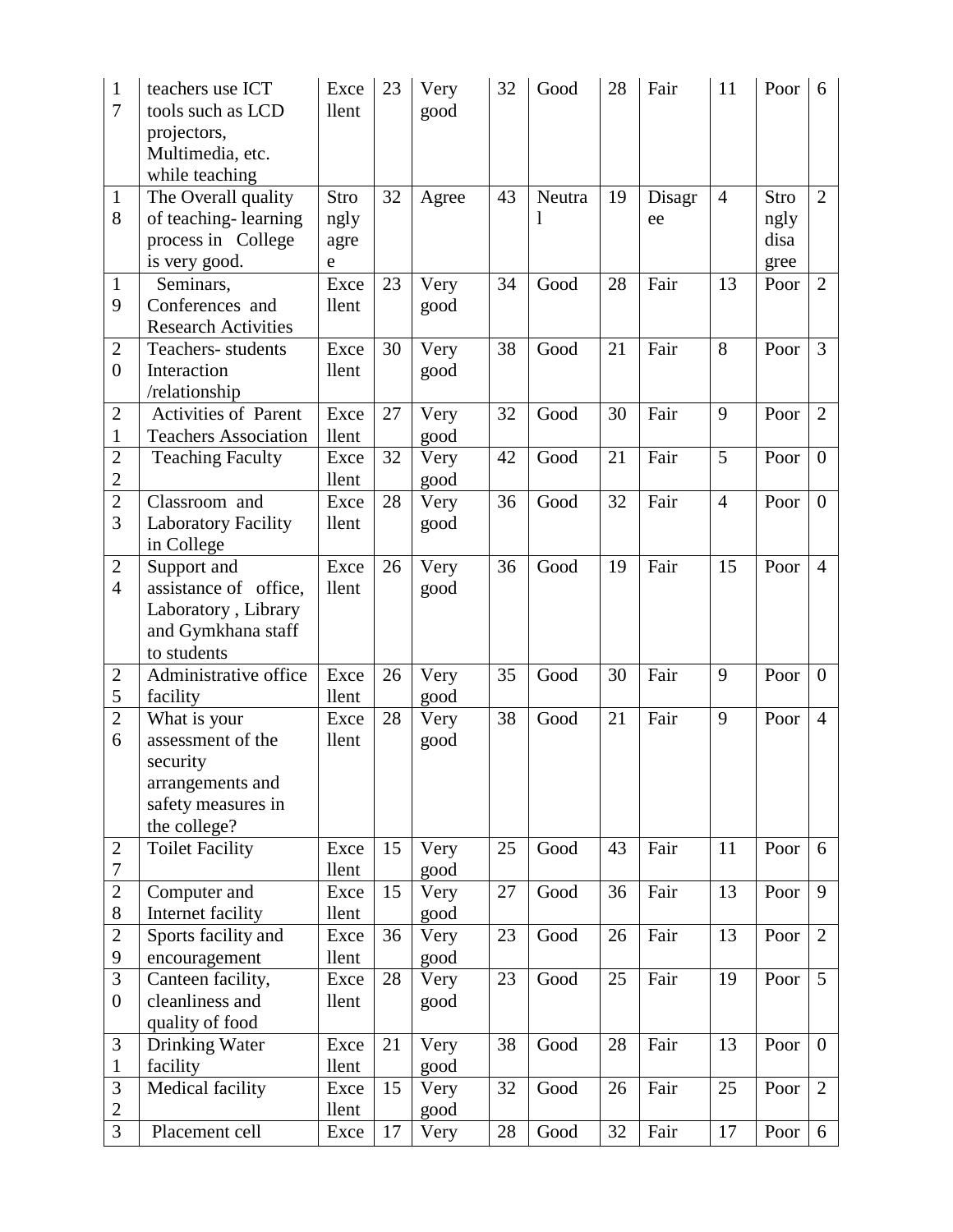| 3                |                       | llent |    | good   |    |      |    |        |                |            |                |
|------------------|-----------------------|-------|----|--------|----|------|----|--------|----------------|------------|----------------|
| 3                | <b>NSS Activities</b> | Exce  | 32 | Very   | 23 | Good | 28 | Fair   | 17             | Poor       | $\overline{0}$ |
| $\overline{4}$   |                       | llent |    | good   |    |      |    |        |                |            |                |
| 3                | Discipline            | Exce  | 28 | Very   | 33 | Good | 17 | Fair   | 13             | Poor       | 9              |
| 5                | maintained by the     | llent |    | good   |    |      |    |        |                |            |                |
|                  | college               |       |    |        |    |      |    |        |                |            |                |
| 3                | Do you think that the | To a  | 26 | Modera | 36 | Some | 13 | Very   | 25             | <b>Not</b> | $\theta$       |
| 6                | college environment   | great |    | te     |    | what |    | little |                | at         |                |
|                  | is conducive for the  | exte  |    |        |    |      |    |        |                | all        |                |
|                  | overall development   | nt    |    |        |    |      |    |        |                |            |                |
|                  | of your ward?         |       |    |        |    |      |    |        |                |            |                |
| 3                | Are you satisfied     | To a  | 26 | Modera | 49 | Some | 13 | Very   | 6              | <b>Not</b> | 6              |
| $\overline{7}$   | with the              | great |    | te     |    | what |    | little |                | at         |                |
|                  | communication at the  | exte  |    |        |    |      |    |        |                | all        |                |
|                  | college end regarding | nt    |    |        |    |      |    |        |                |            |                |
|                  | the regular           |       |    |        |    |      |    |        |                |            |                |
|                  | performance of your   |       |    |        |    |      |    |        |                |            |                |
|                  | ward?                 |       |    |        |    |      |    |        |                |            |                |
| 3                | Are the authorities   | To a  | 34 | Modera | 47 | Some | 9  | Very   | 6              | <b>Not</b> | $\overline{4}$ |
| 8                | easily approachable   | great |    | te     |    | what |    | little |                | at         |                |
|                  | regarding any         | exte  |    |        |    |      |    |        |                | all        |                |
|                  | queries?              | nt    |    |        |    |      |    |        |                |            |                |
| 3                | Cleanliness and       | Exce  | 32 | Very   | 32 | Good | 32 | Fair   | $\overline{4}$ | Poor       | $\theta$       |
| 9                | maintenance of        | llent |    | good   |    |      |    |        |                |            |                |
|                  | college premises      |       |    |        |    |      |    |        |                |            |                |
| $\overline{4}$   | Your opinion about    | Exce  | 25 | Very   | 30 | Good | 36 | Fair   | 6              | Poor       | 3              |
| $\boldsymbol{0}$ | Cooperation from      | llent |    | good   |    |      |    |        |                |            |                |
|                  | Teaching and Non-     |       |    |        |    |      |    |        |                |            |                |
|                  | <b>Teaching Staff</b> |       |    |        |    |      |    |        |                |            |                |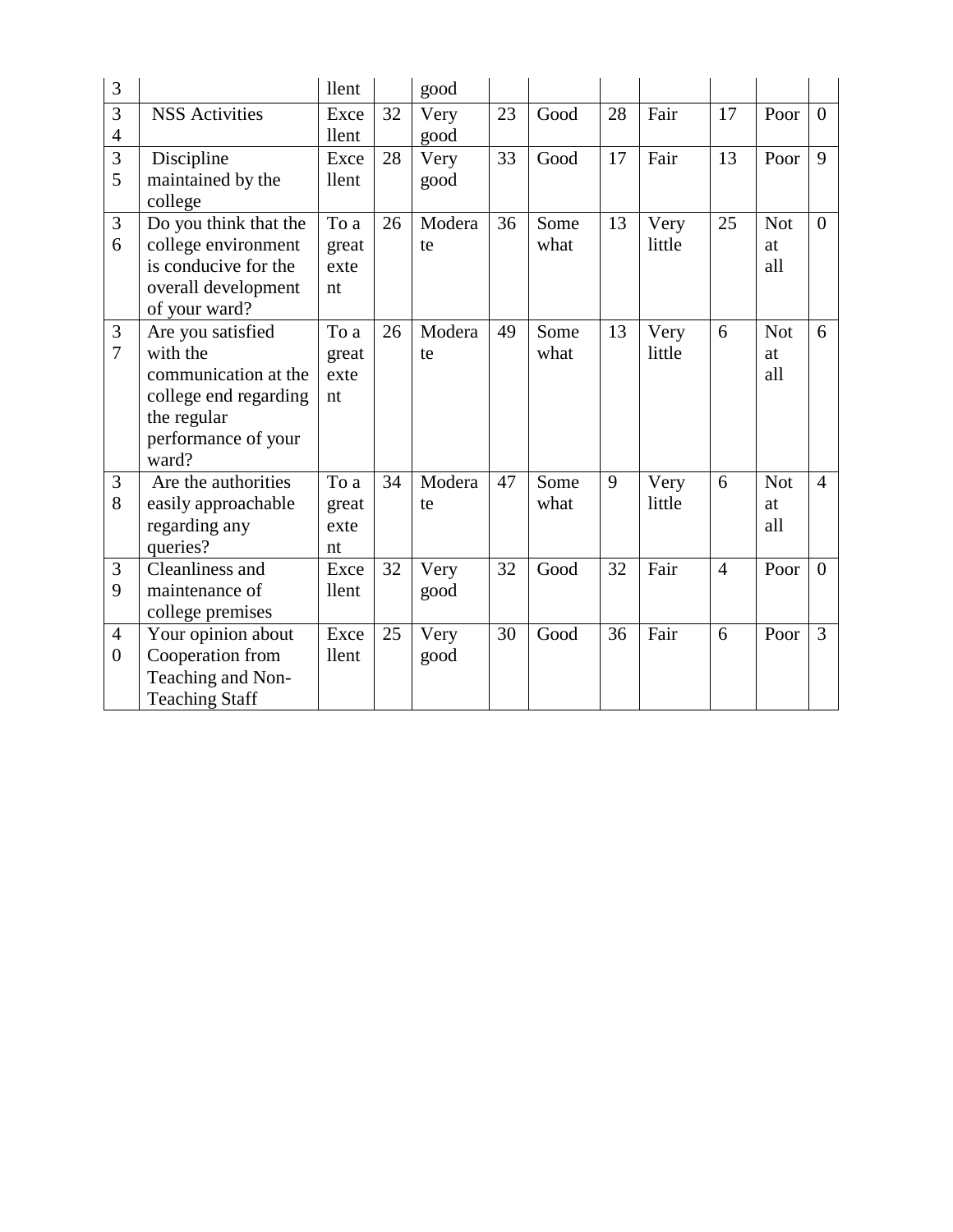# **PARENT'S FEEDBACK ON CURRICULUM**

|                |                                                                | Opinion      |                     |                |    |                     |    |                |                |              |                |
|----------------|----------------------------------------------------------------|--------------|---------------------|----------------|----|---------------------|----|----------------|----------------|--------------|----------------|
| Sr.            |                                                                | Column       |                     | Column         |    |                     |    | Column         |                |              |                |
| N <sub>o</sub> | Statement                                                      |              |                     | $\overline{2}$ |    | Column <sub>3</sub> |    | $\overline{4}$ |                | Column 5     |                |
|                |                                                                | Grade        |                     | Grade          |    | Grade               |    | Grade          |                | Grade        |                |
|                |                                                                | Point 5      |                     | Point 4        |    | Point 3             |    | Point 2        |                | Point 1      |                |
| $\mathbf{1}$   | The academic flexibility                                       | <b>Stron</b> | 3                   | Ag             | 56 | <b>Ne</b>           | 8  | Disa           | $\overline{2}$ | Stro         | $\overline{4}$ |
|                | embedded in the curriculum                                     | gly          | $\overline{0}$      | ree            |    | utra                |    | gree           |                | ngly         |                |
|                | provides opportunities to<br>students to pursue their interest | agree        |                     |                |    | 1                   |    |                |                | disa<br>gree |                |
|                | by choosing the subject                                        |              |                     |                |    |                     |    |                |                |              |                |
|                | combination/specialization etc.                                |              |                     |                |    |                     |    |                |                |              |                |
| $\overline{2}$ | Courses in the curriculum                                      | <b>Stron</b> | 3                   | Ag             | 53 | <b>Ne</b>           | 9  | Disa           | 6              | Stro         | $\theta$       |
|                | promote Employability,                                         | gly          | $\overline{2}$      | ree            |    | utra                |    | gree           |                | ngly         |                |
|                | <b>Entrepreneurship and Research</b>                           | agree        |                     |                |    | 1                   |    |                |                | disa         |                |
|                | culture.                                                       |              |                     |                |    |                     |    |                |                | gree         |                |
| $\overline{3}$ | Curriculum helps in enhancing                                  | <b>Stron</b> | $\overline{2}$<br>6 | Ag             | 60 | <b>Ne</b>           | 12 | Disa           | $\overline{2}$ | Stro         | $\theta$       |
|                | intellectual aptitude                                          | gly<br>agree |                     | ree            |    | utra<br>1           |    | gree           |                | ngly<br>disa |                |
|                |                                                                |              |                     |                |    |                     |    |                |                | gree         |                |
| $\overline{4}$ | Curriculum help in developing                                  | <b>Stron</b> | 3                   | Ag             | 45 | <b>Ne</b>           | 17 | Disa           | $\overline{4}$ | Stro         | $\overline{0}$ |
|                | personality of your ward.                                      | gly          | $\overline{4}$      | ree            |    | utra                |    | gree           |                | ngly         |                |
|                |                                                                | agree        |                     |                |    | 1                   |    |                |                | disa         |                |
|                |                                                                |              |                     |                |    |                     |    |                |                | gree         |                |
| 5              | Your ward gets adequate                                        | Stron        | 3                   | Ag             | 58 | <b>Ne</b>           | 8  | Disa           | $\theta$       | Stro         | $\theta$       |
|                | knowledge from the<br>curriculum.                              | gly          | $\overline{4}$      | ree            |    | utra                |    | gree           |                | ngly         |                |
|                |                                                                | agree        |                     |                |    | 1                   |    |                |                | disa<br>gree |                |
| 6              | How do you rate the quality                                    | <b>Stron</b> | $\mathbf{1}$        | Ag             | 70 | <b>Ne</b>           | 11 | Disa           | $\overline{0}$ | Stro         | $\theta$       |
|                | and relevance of the courses                                   | gly          | 9                   | ree            |    | utra                |    | gree           |                | ngly         |                |
|                | included into the curriculum?                                  | agree        |                     |                |    | 1                   |    |                |                | disa         |                |
|                |                                                                |              |                     |                |    |                     |    |                |                | gree         |                |
| $\overline{7}$ | How do you rate the courses in                                 | Stron        | $\overline{2}$      | Ag             | 49 | Ne                  | 19 | Disa           | 9              | <b>Stro</b>  | $\overline{0}$ |
|                | terms of their relevance to the                                | gly          | 3                   | ree            |    | utra                |    | gree           |                | ngly         |                |
|                | latest and/or future                                           | agree        |                     |                |    | 1                   |    |                |                | disa         |                |
| 8              | technologies?<br>The curriculum is outcome                     | <b>Stron</b> | 3                   | Ag             | 36 | <b>Ne</b>           | 25 | Disa           | 3              | gree<br>Stro | $\overline{0}$ |
|                | based and the expected                                         | gly          | 6                   | ree            |    | utra                |    | gree           |                | ngly         |                |
|                | outcomes, through various                                      | agree        |                     |                |    | 1                   |    |                |                | disa         |                |
|                | courses, are attained.                                         |              |                     |                |    |                     |    |                |                | gree         |                |
| 9              | Syllabus is capable of adding                                  | Stron        | 3                   | Ag             | 57 | <b>Ne</b>           | 8  | Disa           | $\overline{3}$ | Stro         | $\theta$       |
|                | Learning values (in terms of                                   | gly          | $\overline{2}$      | ree            |    | utra                |    | gree           |                | ngly         |                |
|                | skills, concepts, knowledge,                                   | agree        |                     |                |    | 1                   |    |                |                | disa         |                |
|                | analytical abilities or                                        |              |                     |                |    |                     |    |                |                | gree         |                |
|                | broadening perspectives) in                                    |              |                     |                |    |                     |    |                |                |              |                |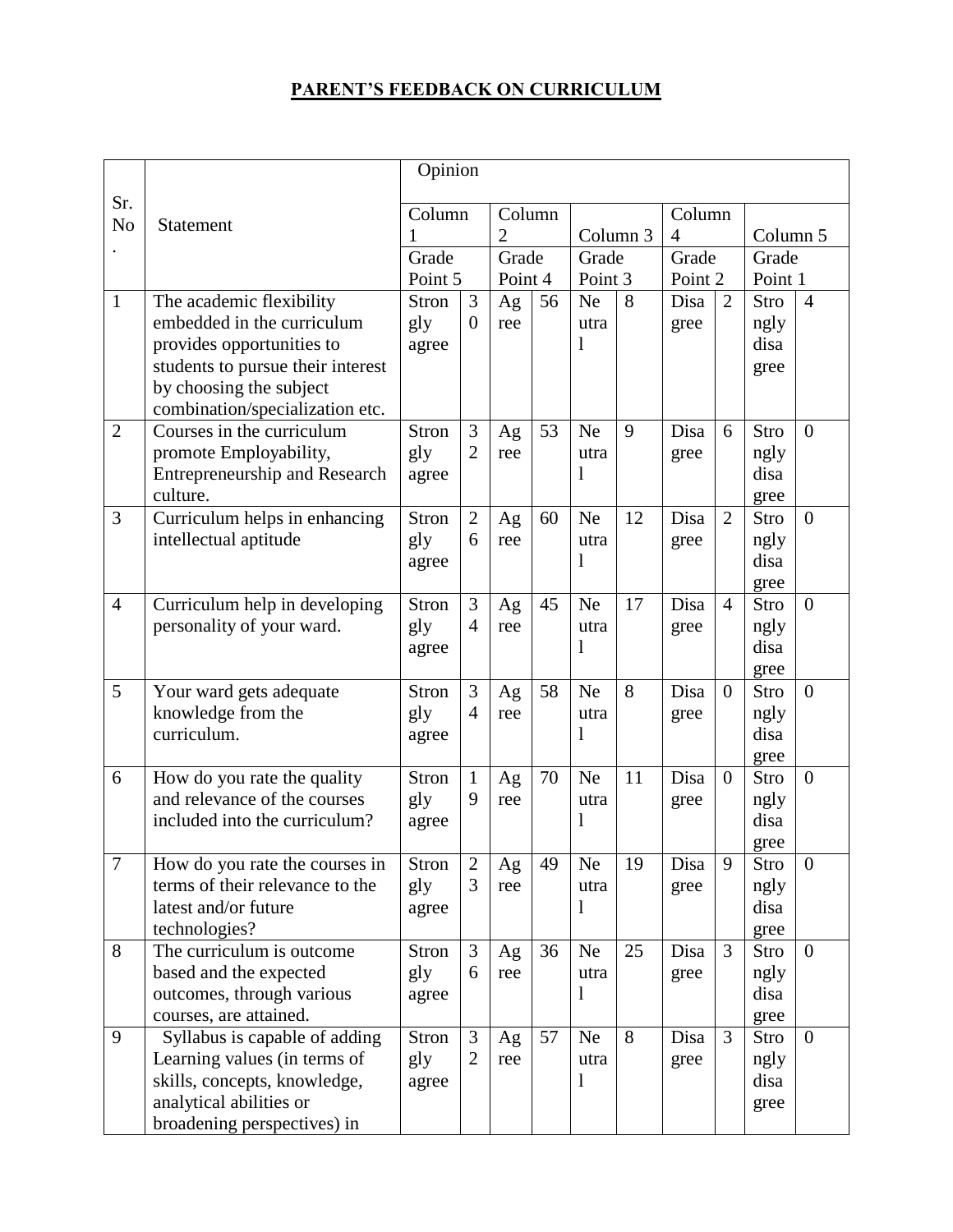|    | students.      |                       |                               |           |    |            |    |              |                  |                                     |                |
|----|----------------|-----------------------|-------------------------------|-----------|----|------------|----|--------------|------------------|-------------------------------------|----------------|
| 10 | Overall rating | Stron<br>gly<br>agree | $\mathcal{D}$<br>$\mathbf{r}$ | Ag<br>ree | 28 | Ne<br>utra | 15 | Disa<br>gree | $\boldsymbol{0}$ | <b>Stro</b><br>ngly<br>disa<br>gree | $\overline{0}$ |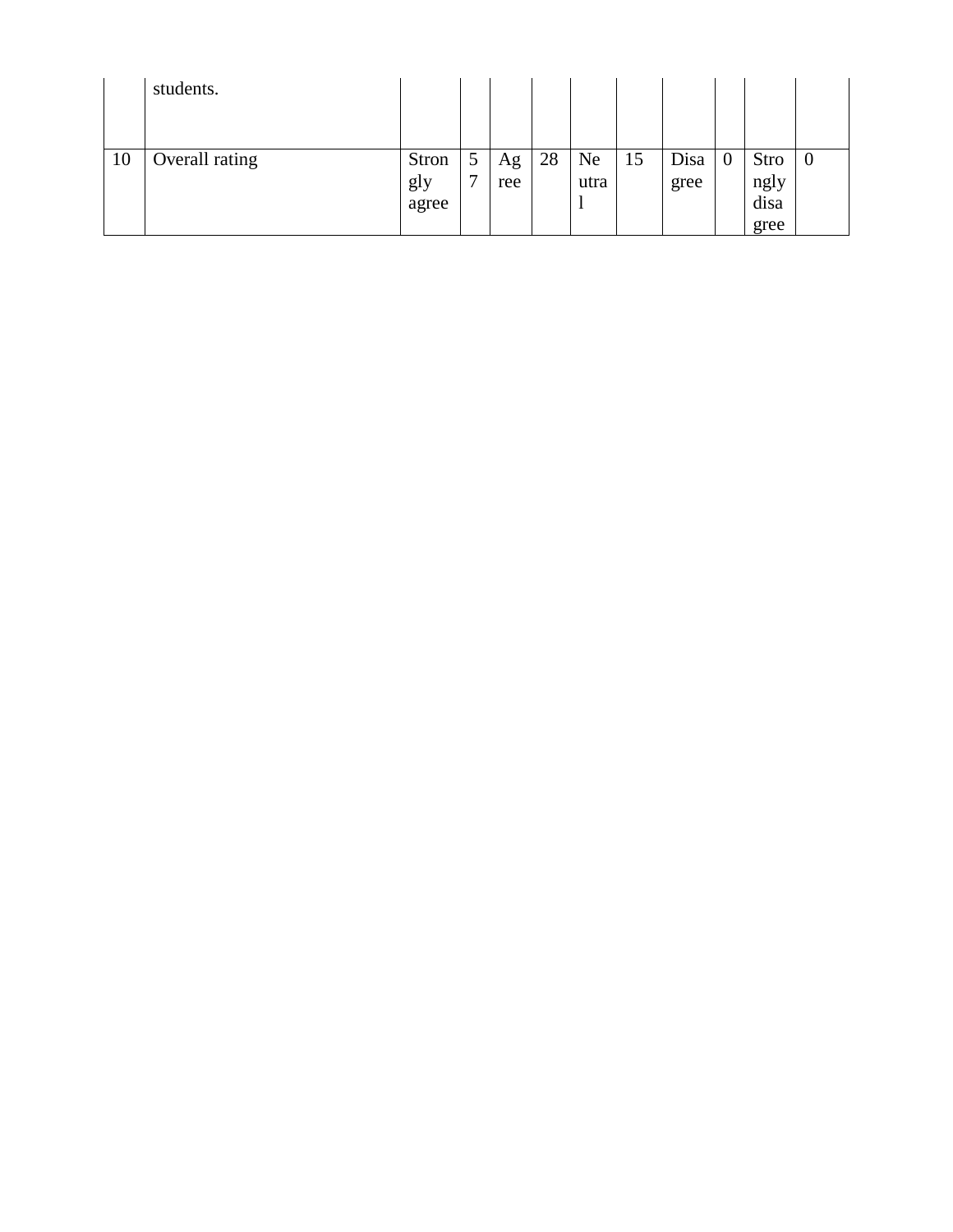# **STUDENT'S FEEDBACK ON CURRICULUM**

| Sr.            | <b>Statements</b>                                                                                                                                           | Opinion (%)                                |                                  |                                      |                      |                           |                                |                           |                |                                     |                   |  |
|----------------|-------------------------------------------------------------------------------------------------------------------------------------------------------------|--------------------------------------------|----------------------------------|--------------------------------------|----------------------|---------------------------|--------------------------------|---------------------------|----------------|-------------------------------------|-------------------|--|
| No.            |                                                                                                                                                             | Column<br>No <sub>1</sub>                  |                                  | Column No<br>$\overline{2}$          |                      | Column<br>No <sub>3</sub> |                                | Column<br>No <sub>4</sub> |                | Column<br>No <sub>5</sub>           |                   |  |
|                |                                                                                                                                                             | Grade<br>Point 5                           |                                  | <b>Grade Point</b><br>$\overline{4}$ |                      | Grade<br>Point 3          |                                | Grade<br>Point 2          |                | Grade<br>Point 1                    |                   |  |
| $\mathbf{1}$   | Aims and objectives of the<br>syllabi are well defined<br>and clear and offering of<br>the core/electives are<br>relevant to the<br>specialization streams? | <b>Stro</b><br>ngly<br>agre<br>e           | $\overline{4}$<br>$\overline{0}$ | Agree                                | $\overline{4}$<br>3  | <b>Neu</b><br>tral        | 1<br>3                         | <b>Disag</b><br>ree       | $\overline{4}$ | <b>Stro</b><br>ngly<br>disa<br>gree | $\overline{0}$    |  |
| $\overline{2}$ | Syllabus is need based and<br>suitable to the programme                                                                                                     | <b>Stro</b><br>ngly<br>agre<br>e           | 3<br>8                           | Agree                                | $\overline{4}$<br>3  | <b>Neu</b><br>tral        | $\mathbf{1}$<br>3              | <b>Disag</b><br>ree       | 6              | <b>Stro</b><br>ngly<br>disa<br>gree | $\overline{0}$    |  |
| 3              | Need to include more skill<br>based content in the<br>current syllabus                                                                                      | <b>Stro</b><br>ngly<br>agre<br>e           | $\overline{2}$<br>3              | Agree                                | 3<br>8               | <b>Neu</b><br>tral        | 2<br>$\overline{0}$            | <b>Disag</b><br>ree       | 6              | <b>Stro</b><br>ngly<br>disa<br>gree | $\mathbf{1}$<br>3 |  |
| $\overline{4}$ | The allocation of<br>credits/marks to the course<br>is appropriate in relation to<br>the level of course work                                               | <b>Stro</b><br>ngly<br>agre<br>$\mathbf e$ | $\overline{2}$<br>5              | <b>Agree</b>                         | 5<br>$\theta$        | <b>Neu</b><br>tral        | $\overline{2}$<br>5            | <b>Disag</b><br>ree       | $\overline{0}$ | <b>Stro</b><br>ngly<br>disa<br>gree | $\overline{0}$    |  |
| 5              | The units/sections in the<br>syllabus are properly<br>sequenced                                                                                             | <b>Stro</b><br>ngly<br>agre<br>e           | $\overline{3}$<br>8              | Agree                                | $5\overline{)}$<br>8 | Neu<br>tral               | $\overline{4}$                 | <b>Disag</b><br>ree       | $\overline{0}$ | <b>Stro</b><br>ngly<br>disa<br>gree | $\overline{0}$    |  |
| 6              | Course content has<br>corresponding reference<br>material                                                                                                   | <b>Stro</b><br>ngly<br>agre<br>e           | 3<br>$\overline{0}$              | Agree                                | 5<br>3               | <b>Neu</b><br>tral        | $\mathbf{1}$<br>$\overline{0}$ | <b>Disag</b><br>ree       | 5              | <b>Stro</b><br>ngly<br>disa<br>gree | $\overline{2}$    |  |
| $\tau$         | Sufficient number of<br>prescribed books and<br>reference materials are                                                                                     | <b>Stro</b><br>ngly<br>agre                | $\overline{2}$<br>8              | <b>Agree</b>                         | 3<br>8               | <b>Neu</b><br>tral        | 3<br>2                         | <b>Disag</b><br>ree       | $\overline{2}$ | <b>Stro</b><br>ngly<br>disa         | $\overline{0}$    |  |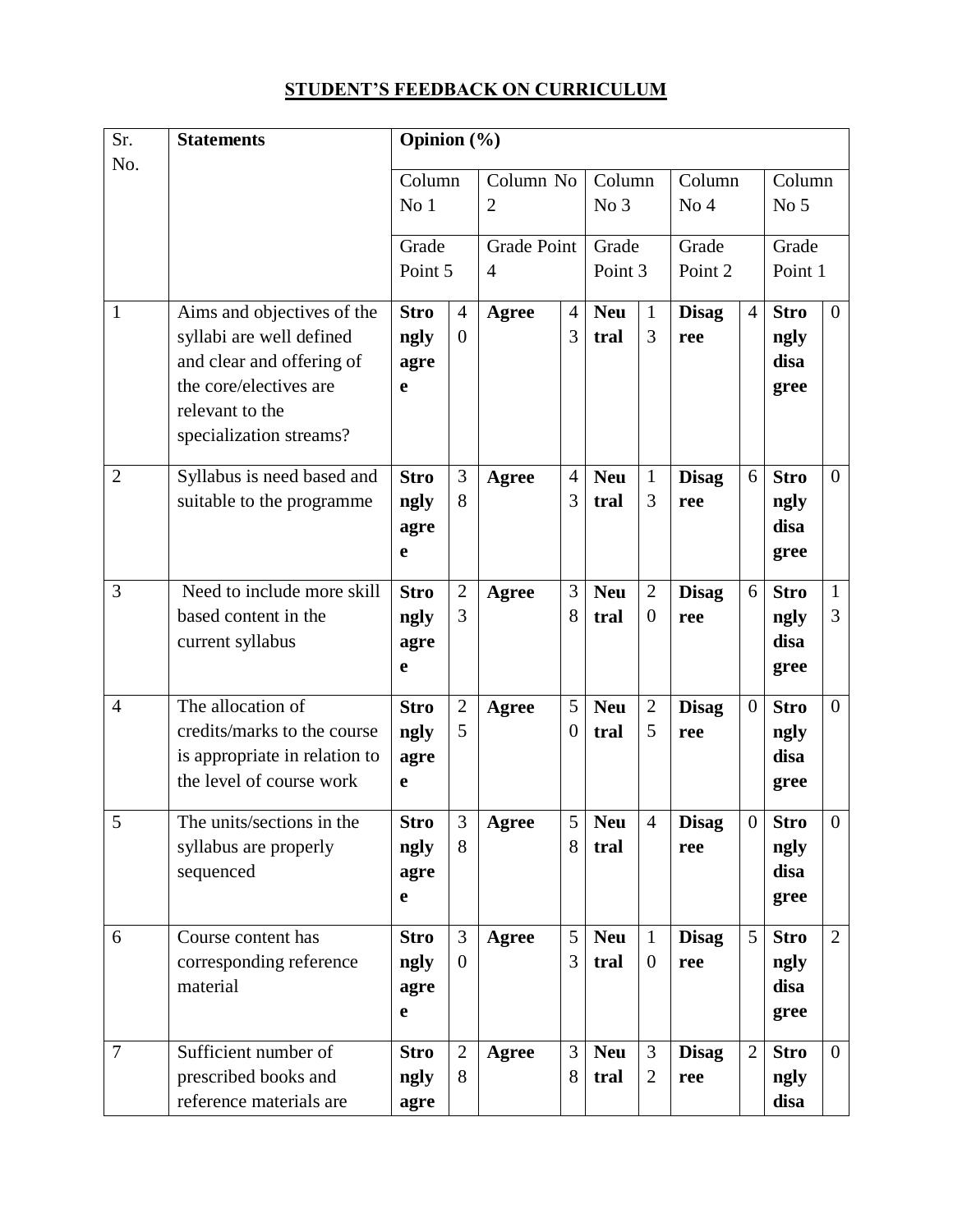|    | available in the library                                                                                 | $\mathbf e$                                |                     |              |                     |                    |                                |                     |                                | gree                                |                |
|----|----------------------------------------------------------------------------------------------------------|--------------------------------------------|---------------------|--------------|---------------------|--------------------|--------------------------------|---------------------|--------------------------------|-------------------------------------|----------------|
| 8  | The syllabus has good<br>balance between theory<br>and application (practical)                           | <b>Stro</b><br>ngly<br>agre<br>$\mathbf e$ | $\overline{4}$<br>5 | Agree        | 3<br>5              | <b>Neu</b><br>tral | $\overline{2}$<br>$\theta$     | <b>Disag</b><br>ree | $\overline{0}$                 | <b>Stro</b><br>ngly<br>disa<br>gree | $\overline{0}$ |
| 9  | Syllabus equipped me<br>with necessary skills to<br>face the world                                       | <b>Stro</b><br>ngly<br>agre<br>$\mathbf e$ | $\overline{2}$<br>5 | <b>Agree</b> | 5<br>$\overline{0}$ | <b>Neu</b><br>tral | $\mathbf{1}$<br>8              | <b>Disag</b><br>ree | 5                              | <b>Stro</b><br>ngly<br>disa<br>gree | $\overline{2}$ |
| 10 | The course/ syllabus of<br>this subject increased my<br>knowledge and perspective<br>in the subject area | <b>Stro</b><br>ngly<br>agre<br>e           | $\overline{4}$<br>3 | Agree        | $\overline{4}$<br>3 | <b>Neu</b><br>tral | $\mathbf{1}$<br>3              | <b>Disag</b><br>ree | $\mathbf{1}$                   | <b>Stro</b><br>ngly<br>disa<br>gree | $\overline{0}$ |
|    | Curriculum has prospects<br>for higher<br>education/employability                                        | <b>Stro</b><br>ngly<br>agre<br>e           | $\mathfrak{2}$<br>5 | <b>Agree</b> | 5<br>5              | <b>Neu</b><br>tral | $\mathbf{1}$<br>8              | <b>Disag</b><br>ree | $\mathfrak{2}$                 | <b>Stro</b><br>ngly<br>disa<br>gree | $\overline{0}$ |
| 12 | The curriculum gives<br>scope for<br>internship/research/training                                        | <b>Stro</b><br>ngly<br>agre<br>e           | $\mathbf{1}$<br>5   | <b>Agree</b> | $\overline{4}$<br>3 | <b>Neu</b><br>tral | 3<br>9                         | <b>Disag</b><br>ree | 3                              | <b>Stro</b><br>ngly<br>disa<br>gree | $\overline{0}$ |
| 13 | The depth of the course<br>content is adequate in<br>relation to the expected<br>course outcomes         | <b>Stro</b><br>ngly<br>agre<br>$\mathbf e$ | $\overline{2}$<br>5 | Agree        | 3<br>5              | <b>Neu</b><br>tral | 3<br>5                         | <b>Disag</b><br>ree | 5                              | <b>Stro</b><br>ngly<br>disa<br>gree | $\overline{0}$ |
| 14 | Curriculum content<br>interesting and updated<br>enough                                                  | <b>Stro</b><br>ngly<br>agre<br>$\mathbf e$ | $\overline{2}$<br>8 | Agree        | $\overline{4}$<br>8 | <b>Neu</b><br>tral | $\mathbf{1}$<br>$\overline{4}$ | <b>Disag</b><br>ree | $\mathbf{1}$<br>$\overline{0}$ | <b>Stro</b><br>ngly<br>disa<br>gree | $\overline{0}$ |
| 15 | Curriculum applicable in<br>your daily life and helps in<br>developing personality                       | <b>Stro</b><br>ngly<br>agre<br>$\mathbf e$ | 3<br>$\overline{0}$ | Agree        | 3<br>8              | <b>Neu</b><br>tral | $\overline{2}$<br>5            | <b>Disag</b><br>ree | 5                              | <b>Stro</b><br>ngly<br>disa<br>gree | $\overline{2}$ |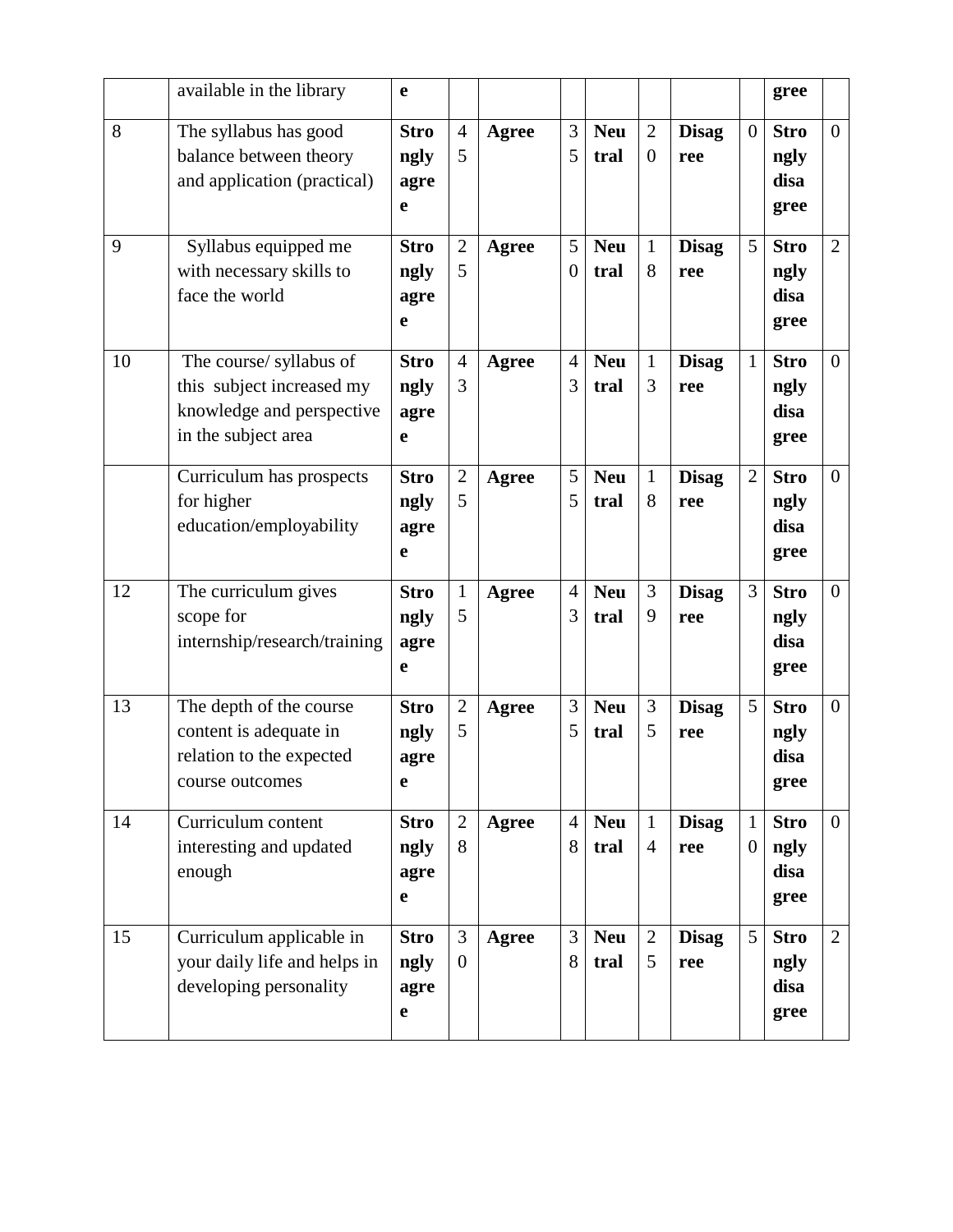#### **TEACHERS FEEDBACK ON CURRICULUM**

|                | Statement        | Opinion |                |       |    |       |    |      |                 |          |                  |
|----------------|------------------|---------|----------------|-------|----|-------|----|------|-----------------|----------|------------------|
| <b>Sr</b>      |                  |         |                |       |    |       |    |      |                 |          |                  |
|                |                  |         |                |       |    |       |    |      |                 |          |                  |
| $\mathbf N$    |                  |         |                |       |    |       |    |      |                 |          |                  |
| 0.             |                  |         |                |       |    |       |    |      |                 |          |                  |
| $\mathbf{1}$   | Aims and         | strongl | 23             | agree | 73 | neutr | 2  | disa | $\overline{2}$  | strongl  | $\boldsymbol{0}$ |
|                | objectives       | y agree |                |       |    | al    |    | gree |                 | y        |                  |
|                | of the           |         |                |       |    |       |    |      |                 | disagre  |                  |
|                | syllabi are      |         |                |       |    |       |    |      |                 | e        |                  |
|                | well             |         |                |       |    |       |    |      |                 |          |                  |
|                | defined and      |         |                |       |    |       |    |      |                 |          |                  |
|                | clear to         |         |                |       |    |       |    |      |                 |          |                  |
|                | teachers         |         |                |       |    |       |    |      |                 |          |                  |
|                | and              |         |                |       |    |       |    |      |                 |          |                  |
|                | students         |         |                |       |    |       |    |      |                 |          |                  |
| $\overline{2}$ | The              | strongl | $\overline{4}$ | agree | 48 | neutr | 25 | disa | $\overline{17}$ | strongly | 6                |
|                | course/prog      | y agree |                |       |    | al    |    | gree |                 | disagree |                  |
|                | ram of           |         |                |       |    |       |    |      |                 |          |                  |
|                | studies          |         |                |       |    |       |    |      |                 |          |                  |
|                | carrries         |         |                |       |    |       |    |      |                 |          |                  |
|                | sufficient       |         |                |       |    |       |    |      |                 |          |                  |
|                | number of        |         |                |       |    |       |    |      |                 |          |                  |
|                | optional         |         |                |       |    |       |    |      |                 |          |                  |
|                |                  |         |                |       |    |       |    |      |                 |          |                  |
|                | papers.          |         |                |       |    |       |    |      |                 |          |                  |
|                | (choice)         |         |                |       |    |       |    |      |                 |          |                  |
| $\mathfrak{Z}$ | Syllabus is      | strongl | 8              | agree | 63 | neutr | 25 | disa | $\overline{4}$  | strongl  | $\boldsymbol{0}$ |
|                | sufficient       | y agree |                |       |    | al    |    | gree |                 | y        |                  |
|                | to bridge        |         |                |       |    |       |    |      |                 | disagre  |                  |
|                | the gap          |         |                |       |    |       |    |      |                 | e        |                  |
|                | between          |         |                |       |    |       |    |      |                 |          |                  |
|                | industry         |         |                |       |    |       |    |      |                 |          |                  |
|                | standards/c      |         |                |       |    |       |    |      |                 |          |                  |
|                | urrent           |         |                |       |    |       |    |      |                 |          |                  |
|                | global           |         |                |       |    |       |    |      |                 |          |                  |
|                | scenarios        |         |                |       |    |       |    |      |                 |          |                  |
|                | and              |         |                |       |    |       |    |      |                 |          |                  |
|                | academics        |         |                |       |    |       |    |      |                 |          |                  |
|                | (Employabi       |         |                |       |    |       |    |      |                 |          |                  |
|                | lity,            |         |                |       |    |       |    |      |                 |          |                  |
|                | Entreprene       |         |                |       |    |       |    |      |                 |          |                  |
|                | urship,<br>Skill |         |                |       |    |       |    |      |                 |          |                  |
|                | developme        |         |                |       |    |       |    |      |                 |          |                  |
|                | nt,              |         |                |       |    |       |    |      |                 |          |                  |
|                | Research         |         |                |       |    |       |    |      |                 |          |                  |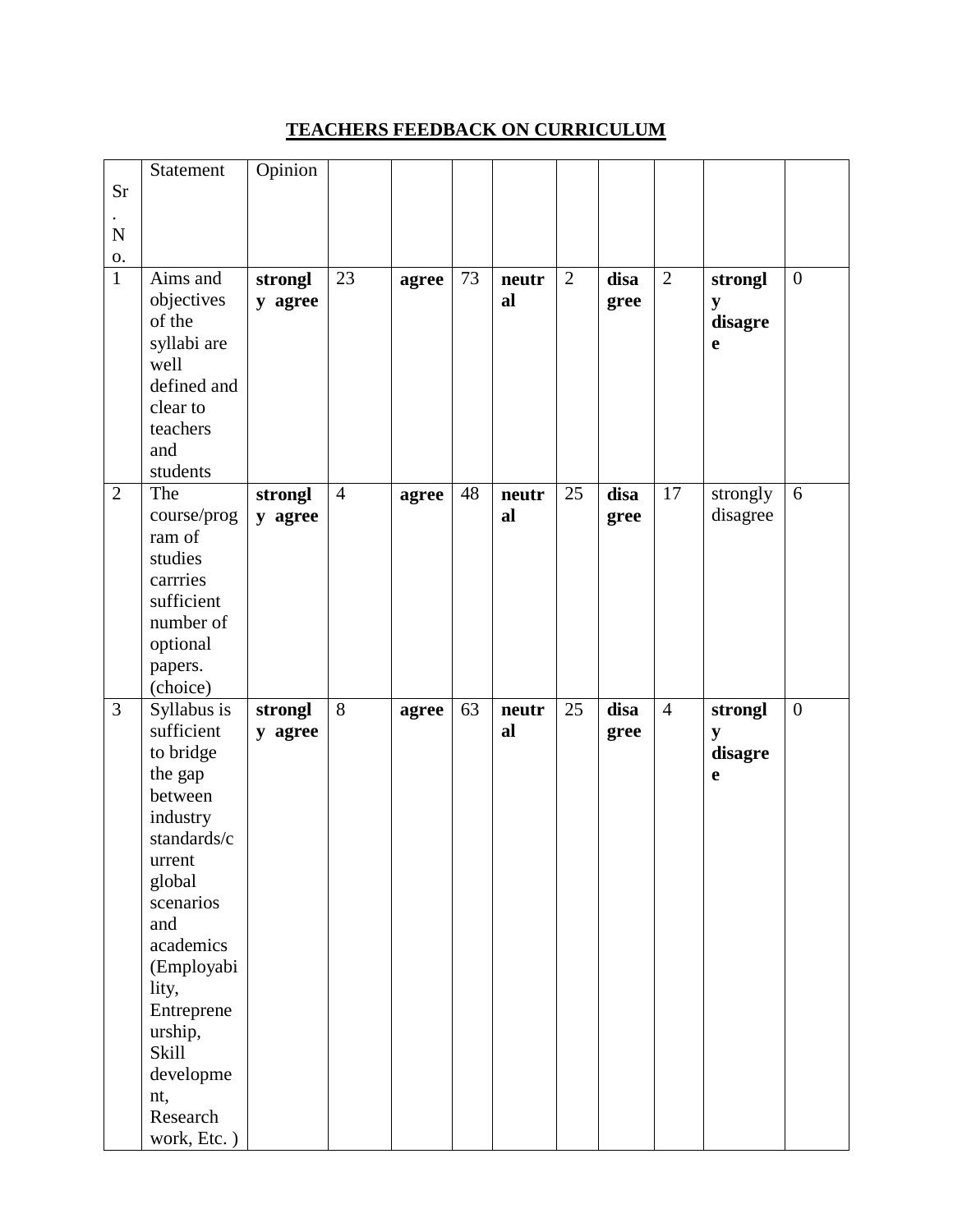| $\overline{4}$ | Applicabilit                | to a    | 17 | mode  | 60  | some  | 19             | very   | $\overline{4}$ | Not at    | $\boldsymbol{0}$ |
|----------------|-----------------------------|---------|----|-------|-----|-------|----------------|--------|----------------|-----------|------------------|
|                | y/relevance                 | great   |    | rate  |     | what  |                | little |                | all       |                  |
|                | to real life                | extent  |    |       |     |       |                |        |                |           |                  |
|                | situations                  |         |    |       |     |       |                |        |                |           |                  |
|                | & local                     |         |    |       |     |       |                |        |                |           |                  |
|                | developme                   |         |    |       |     |       |                |        |                |           |                  |
|                | ntal needs                  |         |    |       |     |       |                |        |                |           |                  |
| 5              | The                         | strongl | 25 | agree | 56. | neutr | 16.            | disa   | 2.0            | strongl   | $\overline{0}$   |
|                | course/sylla                | y agree |    |       | 25  | al    | 66             | gree   | 833            | ${\bf y}$ |                  |
|                | bus has                     |         |    |       |     |       | 66             |        | 33             | disagre   |                  |
|                | good                        |         |    |       |     |       | $\overline{7}$ |        |                | e         |                  |
|                | <b>Balance</b>              |         |    |       |     |       |                |        |                |           |                  |
|                | between                     |         |    |       |     |       |                |        |                |           |                  |
|                | theory and                  |         |    |       |     |       |                |        |                |           |                  |
|                | Practical                   |         |    |       |     |       |                |        |                |           |                  |
|                | work in                     |         |    |       |     |       |                |        |                |           |                  |
|                | terms of                    |         |    |       |     |       |                |        |                |           |                  |
|                | Relevance                   |         |    |       |     |       |                |        |                |           |                  |
|                | and                         |         |    |       |     |       |                |        |                |           |                  |
|                | weightage.                  |         |    |       |     |       |                |        |                |           |                  |
| 6              | The                         | strongl | 25 | agree | 56. | neutr | 14.            | disa   | 4.1            | strongl   | $\boldsymbol{0}$ |
|                | designed                    | y agree |    |       | 25  | al    | 58             | gree   | 666            | y         |                  |
|                | experiment                  |         |    |       |     |       | 33             |        | 67             | disagre   |                  |
|                | s stimulate<br>the interest |         |    |       |     |       | 3              |        |                | e         |                  |
|                | of students                 |         |    |       |     |       |                |        |                |           |                  |
|                | in the                      |         |    |       |     |       |                |        |                |           |                  |
|                | subject and                 |         |    |       |     |       |                |        |                |           |                  |
|                | deepen                      |         |    |       |     |       |                |        |                |           |                  |
|                | their                       |         |    |       |     |       |                |        |                |           |                  |
|                | understandi                 |         |    |       |     |       |                |        |                |           |                  |
|                | ng through                  |         |    |       |     |       |                |        |                |           |                  |
|                | relating                    |         |    |       |     |       |                |        |                |           |                  |
|                | theory to                   |         |    |       |     |       |                |        |                |           |                  |
|                | practice                    |         |    |       |     |       |                |        |                |           |                  |
|                | (Experienti                 |         |    |       |     |       |                |        |                |           |                  |
|                | al                          |         |    |       |     |       |                |        |                |           |                  |
|                | learning).                  |         |    |       |     |       |                |        |                |           |                  |
| $\overline{7}$ | The                         | to a    | 27 | mode  | 54  | some  | 17             | very   | $\overline{0}$ | Not at    | $\overline{2}$   |
|                | practical                   | great   |    | rate  |     | what  |                | little |                | all       |                  |
|                | enable to                   | extent  |    |       |     |       |                |        |                |           |                  |
|                | develop                     |         |    |       |     |       |                |        |                |           |                  |
|                | experiment                  |         |    |       |     |       |                |        |                |           |                  |
|                | al, design,                 |         |    |       |     |       |                |        |                |           |                  |
|                | problem                     |         |    |       |     |       |                |        |                |           |                  |
|                | solving and                 |         |    |       |     |       |                |        |                |           |                  |
|                | analysis                    |         |    |       |     |       |                |        |                |           |                  |
|                | skills of the               |         |    |       |     |       |                |        |                |           |                  |
|                | students.                   |         |    |       |     |       |                |        |                |           |                  |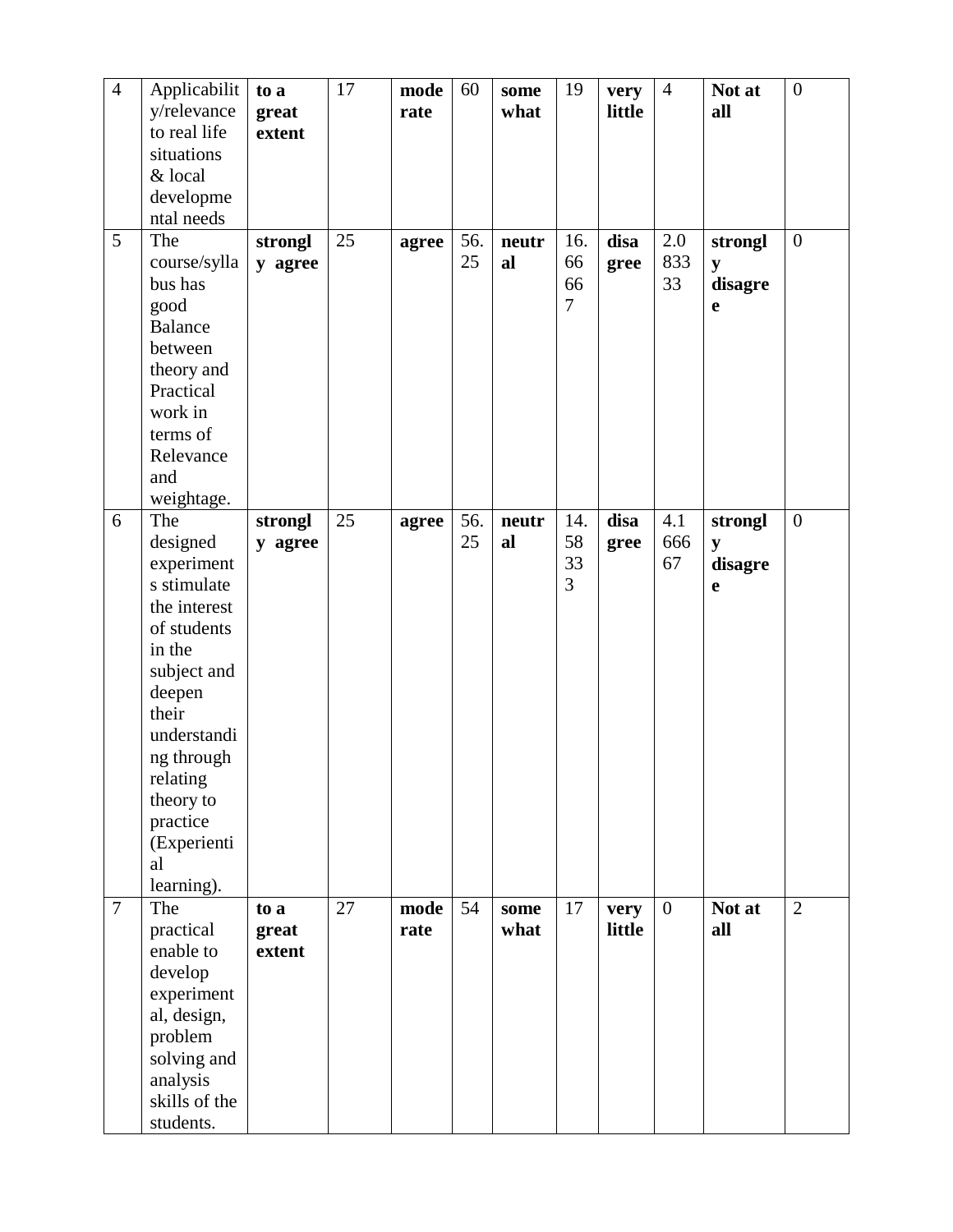| 8  | Inclusion/in             | to a           | 19 | mode  | 50 | some  | 29             | very   | $\overline{0}$ | Not at  | $\overline{2}$   |
|----|--------------------------|----------------|----|-------|----|-------|----------------|--------|----------------|---------|------------------|
|    | corporation              | great          |    | rate  |    | what  |                | little |                | all     |                  |
|    | of latest                | extent         |    |       |    |       |                |        |                |         |                  |
|    | advanceme                |                |    |       |    |       |                |        |                |         |                  |
|    | nts in the               |                |    |       |    |       |                |        |                |         |                  |
|    | subject.                 |                |    |       |    |       |                |        |                |         |                  |
| 9  | Relevance                | <b>Excelle</b> | 10 | very  | 27 | good  | 57             | fair   | $\overline{4}$ | poor    | $\overline{2}$   |
|    | of learning              | nt             |    | good  |    |       |                |        |                |         |                  |
|    | objectives               |                |    |       |    |       |                |        |                |         |                  |
|    | of the                   |                |    |       |    |       |                |        |                |         |                  |
|    | syllabus                 |                |    |       |    |       |                |        |                |         |                  |
| 10 | The depth                | strongl        | 15 | agree | 60 | neutr | 23             | disa   | $\overline{2}$ | strongl | $\overline{0}$   |
|    | of the                   | y agree        |    |       |    | al    |                | gree   |                | y       |                  |
|    | course                   |                |    |       |    |       |                |        |                | disagre |                  |
|    | content is               |                |    |       |    |       |                |        |                | e       |                  |
|    | adequate to<br>have      |                |    |       |    |       |                |        |                |         |                  |
|    | significant              |                |    |       |    |       |                |        |                |         |                  |
|    | learning.                |                |    |       |    |       |                |        |                |         |                  |
| 11 | Course                   | strongl        | 31 | agree | 60 | neutr | 9              | disa   | $\overline{0}$ | strongl | $\boldsymbol{0}$ |
|    | content is               | y agree        |    |       |    | al    |                | gree   |                | y       |                  |
|    | followed                 |                |    |       |    |       |                |        |                | disagre |                  |
|    | by                       |                |    |       |    |       |                |        |                | e       |                  |
|    | correspondi              |                |    |       |    |       |                |        |                |         |                  |
|    | ng                       |                |    |       |    |       |                |        |                |         |                  |
|    | reference                |                |    |       |    |       |                |        |                |         |                  |
|    | books/mate               |                |    |       |    |       |                |        |                |         |                  |
|    | rials                    |                |    |       |    |       |                |        |                |         |                  |
| 12 | The books                | strongl        | 38 | agree | 60 | neutr | $\overline{2}$ | disa   | $\overline{0}$ | strongl | $\boldsymbol{0}$ |
|    | prescribed/l             | y agree        |    |       |    | al    |                | gree   |                | y       |                  |
|    | isted as                 |                |    |       |    |       |                |        |                | disagre |                  |
|    | reference                |                |    |       |    |       |                |        |                | e       |                  |
|    | materials                |                |    |       |    |       |                |        |                |         |                  |
|    | are                      |                |    |       |    |       |                |        |                |         |                  |
|    | relevant,                |                |    |       |    |       |                |        |                |         |                  |
|    | updated                  |                |    |       |    |       |                |        |                |         |                  |
|    | and                      |                |    |       |    |       |                |        |                |         |                  |
|    | appropriate              |                |    |       |    |       |                |        |                |         |                  |
| 13 | Quality,                 | <b>Excelle</b> | 17 | very  | 44 | good  | 37             | fair   | $\overline{2}$ | poor    | $\boldsymbol{0}$ |
|    | Clarity and<br>relevance | nt             |    | good  |    |       |                |        |                |         |                  |
|    | of textual               |                |    |       |    |       |                |        |                |         |                  |
|    |                          |                |    |       |    |       |                |        |                |         |                  |
|    |                          |                |    |       |    |       |                |        |                |         |                  |
|    | reading /                |                |    |       |    |       |                |        |                |         |                  |
|    | Reference                |                |    |       |    |       |                |        |                |         |                  |
|    | material /               |                |    |       |    |       |                |        |                |         |                  |
|    | Study                    |                |    |       |    |       |                |        |                |         |                  |
| 14 | material<br>The          | strongl        | 23 | agree | 56 | neutr | 13             | disa   | 8              | strongl | $\boldsymbol{0}$ |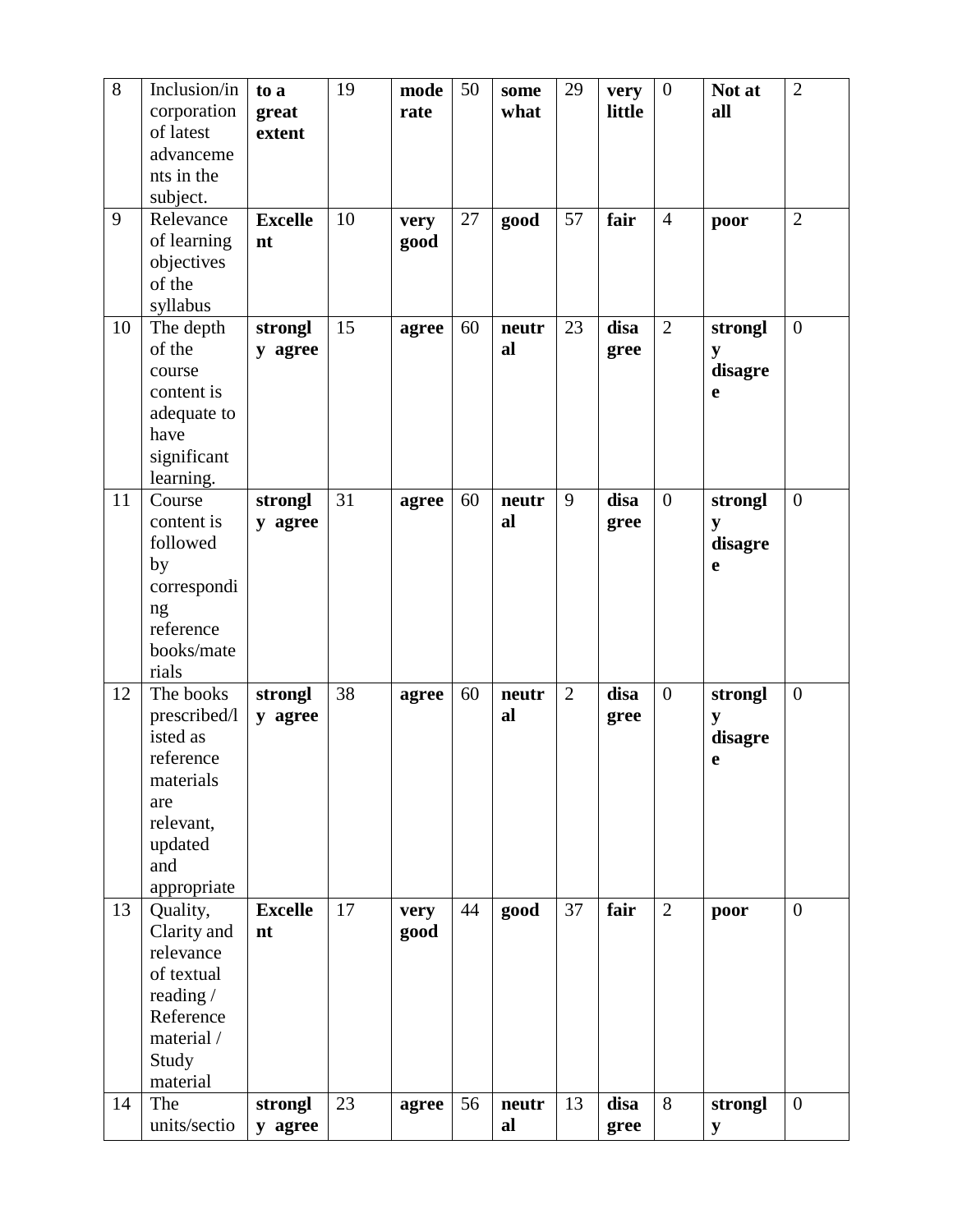|    | ns in the<br>syllabus are<br>properly<br>sequenced<br>with<br>appropriate<br>weightage<br>and can be<br>covered on<br>time:                                                      |                      |    |              |    |                        |    |              |                | disagre<br>$\mathbf e$ |                  |
|----|----------------------------------------------------------------------------------------------------------------------------------------------------------------------------------|----------------------|----|--------------|----|------------------------|----|--------------|----------------|------------------------|------------------|
| 15 | Weightage<br>given to<br>Learning<br>values (in<br>terms of<br>knowledge,<br>concepts,<br>manual<br>skills,<br>analytical<br>abilities<br>and<br>broadening<br>perspective<br>s) | <b>Excelle</b><br>nt | 13 | very<br>good | 31 | good                   | 46 | fair         | 10             | poor                   | $\boldsymbol{0}$ |
| 16 | Mechanism<br>used for<br>developme<br>nt/revision<br>of<br>curriculum<br>by BoS<br>(e.g.<br>feedback<br>from<br>educational<br>ist, industry<br>expert)                          | Excelle<br>nt        | 13 | very<br>good | 25 | good                   | 46 | fair         | 12             | poor                   | $\overline{4}$   |
| 17 | The<br>course/sylla<br>bus of this<br>subject<br>increased<br>my<br>knowledge<br>and<br>prespective<br>in the<br>subject                                                         | strongly<br>agree    | 23 | agree        | 60 | neutra<br>$\mathbf{l}$ | 15 | disa<br>gree | $\overline{2}$ | strongly<br>disagree   | $\boldsymbol{0}$ |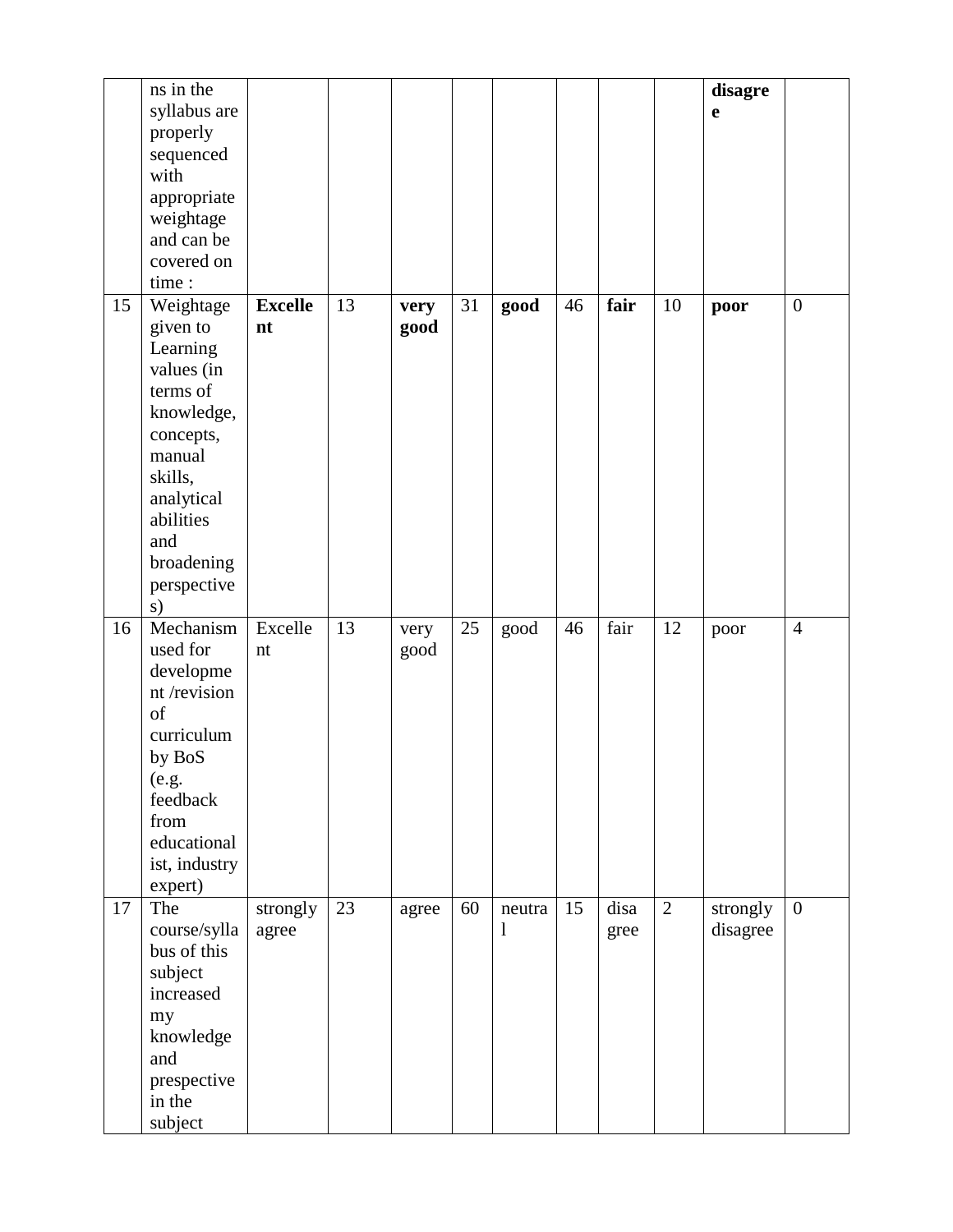|    | area.                                                                     |                   |    |                |    |              |    |                  |                |                      |                |
|----|---------------------------------------------------------------------------|-------------------|----|----------------|----|--------------|----|------------------|----------------|----------------------|----------------|
| 18 | The course<br>contents<br>satisfy the<br>needs of<br>follow-on<br>courses | strongly<br>agree | 15 | agree          | 67 | neutra       | 16 | disa<br>gree     | 2              | strongly<br>disagree | $\overline{0}$ |
| 19 | Difficulty<br>level of<br>course<br>content                               | Not at<br>all     | 6  | very<br>little | 29 | mode<br>rate | 63 | som<br>e<br>what | $\overline{2}$ | very<br>much         | $\overline{0}$ |
| 20 | Overall<br>Syllabus is-                                                   | Excelle<br>nt     | 9  | very<br>good   | 25 | good         | 58 | fair             | 8              | poor                 | $\overline{0}$ |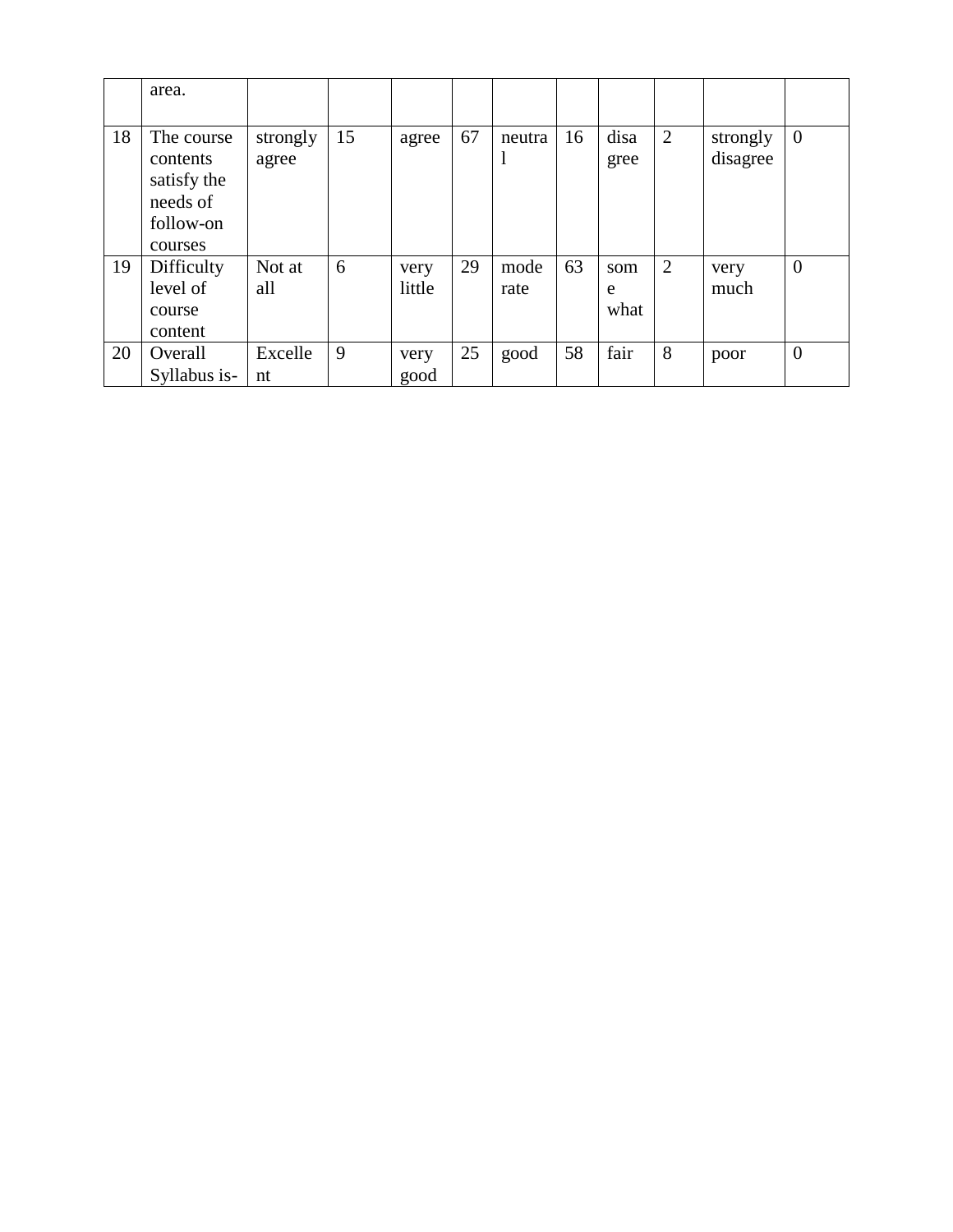#### **STUDENT'S FEEDBACK ON TEACHING- LEARNING PROCESS AND INFRASTRUCTURE FACILITIES**

| <b>Statements</b>                                                                        | Opinion                    |                               |                                   |                                    |                          |                  |                                         |                  |                                     |                |
|------------------------------------------------------------------------------------------|----------------------------|-------------------------------|-----------------------------------|------------------------------------|--------------------------|------------------|-----------------------------------------|------------------|-------------------------------------|----------------|
|                                                                                          | Column No 1                |                               | Column No 2                       |                                    | Column No 3              |                  | Column No 4                             |                  | Column No<br>5                      |                |
|                                                                                          | <b>Grade Point</b><br>5    |                               | Grade Point 4                     |                                    | Grade Point 3            |                  | <b>Grade Point</b><br>2                 |                  | Grade<br>Point 1                    |                |
| <b>Induction Programmeorganised</b><br>by the college for the students<br>are useful.    | To a<br>great<br>extent    | 8<br>$\overline{4}$           | <b>Moderat</b><br>e               | $\mathbf{1}$<br>6                  | <b>Some</b><br>what      | $\overline{0}$   | <b>Very</b><br>little                   | $\overline{0}$   | Not at<br>all                       | $\mathbf 0$    |
| Teachers inform scope of the<br>programe                                                 | <b>Every</b><br>time       | 8<br>$\overline{0}$           | generally                         | $\mathfrak{2}$<br>$\boldsymbol{0}$ | <b>Some</b><br>times     | $\mathbf{0}$     | <b>Rarely</b>                           | $\boldsymbol{0}$ | <b>Never</b>                        | $\mathbf 0$    |
| Pre admission counseling for<br>students and parents helps<br>students                   | <b>Strongl</b><br>y agree  | $8\,$<br>$\mathbf{0}$         | Agree                             | $\overline{2}$<br>$\overline{0}$   | <b>Neutral</b>           | $\mathbf{0}$     | <b>Disagre</b><br>e                     | $\boldsymbol{0}$ | <b>Strongl</b><br>y<br>disagre<br>e | $\mathbf 0$    |
| The teacher student guide<br>scheme helps you in in getting<br>your problems solved.     | <b>Strongl</b><br>y agree  | 7<br>8                        | Agree                             | $\overline{2}$<br>$\overline{2}$   | <b>Neutral</b>           | $\boldsymbol{0}$ | <b>Disagre</b><br>e                     | $\boldsymbol{0}$ | <b>Strongl</b><br>y<br>disagre<br>e | $\mathbf 0$    |
| Was your performance in<br>Assignments/Tests discussed<br>with you?                      | <b>Every</b><br>time       | $\,8\,$<br>$\overline{2}$     | <b>Usually</b>                    | $\mathbf{1}$<br>8                  | <b>Some</b><br>times     | $\mathbf{0}$     | <b>Rarely</b>                           | $\boldsymbol{0}$ | <b>Never</b>                        | $\mathbf 0$    |
| Fairness of internal evaluation<br>by teacher                                            | <b>Every</b><br>time       | $\tau$<br>8                   | generally                         | $\overline{2}$<br>$\overline{2}$   | <b>Some</b><br>times     | $\overline{0}$   | <b>Rarely</b>                           | $\mathbf{0}$     | <b>Never</b>                        | $\mathbf 0$    |
| Institute takes interest in<br>promoting internship, field<br>visits, etc. for students. | <b>Every</b><br>time       | 7<br>6                        | generally                         | $\mathfrak{2}$<br>$\overline{4}$   | <b>Some</b><br>times     | $\overline{0}$   | <b>Rarely</b>                           | $\boldsymbol{0}$ | <b>Never</b>                        | $\mathbf 0$    |
| The institution provides various<br>opportunities to learn and grow                      | <b>Strongl</b><br>y agree  | 8<br>$\mathbf{0}$             | Agree                             | $\sqrt{2}$<br>$\mathbf{0}$         | <b>Neutral</b>           | $\mathbf{0}$     | <b>Disagre</b><br>e                     | $\boldsymbol{0}$ | <b>Strongl</b><br>y<br>disagre<br>e | $\mathbf 0$    |
| Teachers come prepare for<br>the class                                                   | <b>Thorou</b><br>ghly      | 9<br>$\overline{2}$           | <b>Satisfact</b><br>orily         | 8                                  | <b>Poorly</b>            | $\boldsymbol{0}$ | uncarin<br>gly                          | $\boldsymbol{0}$ | Wont<br>teach<br>at all             | $\overline{0}$ |
| Percentage of syllabus<br>covered                                                        | $85 -$<br>100%             | 1<br>$\mathbf{0}$<br>$\theta$ | 70-84%                            | $\mathbf{0}$                       | 55-69%                   | $\overline{0}$   | 30-54%                                  | $\boldsymbol{0}$ | <b>Below</b><br>30%                 | $\mathbf 0$    |
| Teacher's communication in<br>the class                                                  | <b>Always</b><br>effective | $\tau$<br>$\boldsymbol{0}$    | <b>Sometim</b><br>es<br>effective | $\sqrt{2}$<br>5                    | Just<br>satisfact<br>ory | 5                | <b>General</b><br>ly<br>ineffecti<br>ve | $\mathbf{0}$     | <b>Very</b><br>Poor                 | $\mathbf 0$    |
| The teachers identify<br>strengths and encourage                                         | <b>Strongl</b><br>y agree  | $\tau$<br>$\mathbf{0}$        | <b>Agree</b>                      | 3<br>$\overline{0}$                | <b>Neutral</b>           | $\boldsymbol{0}$ | <b>Disagre</b><br>e                     | $\boldsymbol{0}$ | <b>Strongl</b><br>V                 | $\mathbf 0$    |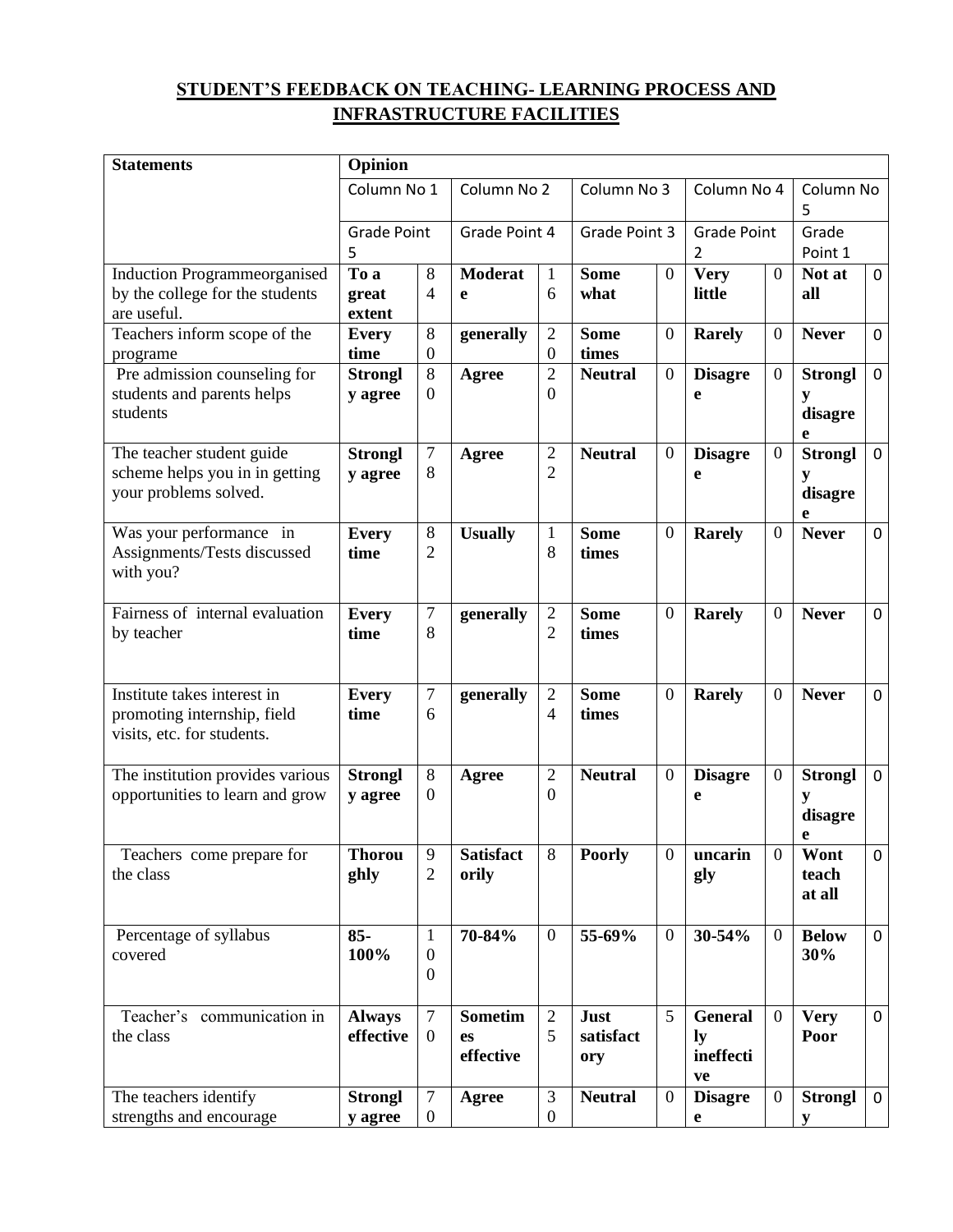| students.                                                                                                                         |                           |                          |                     |                                  |                     |                                |                       |                                      | disagre<br>e                        |                |
|-----------------------------------------------------------------------------------------------------------------------------------|---------------------------|--------------------------|---------------------|----------------------------------|---------------------|--------------------------------|-----------------------|--------------------------------------|-------------------------------------|----------------|
| The teachers identify<br>weakness and help students.                                                                              | <b>Strongl</b><br>y agree | $\tau$<br>$\overline{c}$ | Agree               | $\overline{2}$<br>6              | <b>Neutral</b>      | $\overline{2}$                 | <b>Disagre</b><br>e   | $\boldsymbol{0}$                     | <b>Strongl</b><br>y<br>disagre<br>e | $\mathbf 0$    |
| <b>Evaluation -Conduct of Exams</b><br>and declaration of results.                                                                | <b>Excelle</b><br>nt      | 6<br>8                   | <b>Very</b><br>good | 3<br>$\overline{c}$              | Good                | $\overline{0}$                 | Fair                  | $\overline{0}$                       | Poor                                | $\mathbf 0$    |
| Teachers encourage you to take<br>part in Extra-curricular and Co-<br>curricular activities.                                      | <b>Strongl</b><br>y agree | 7<br>9                   | Agree               | $\mathbf{2}$<br>1                | <b>Neutral</b>      | $\boldsymbol{0}$               | <b>Disagre</b><br>e   | $\boldsymbol{0}$                     | <b>Strongl</b><br>y<br>disagre<br>e | $\mathbf 0$    |
| College involves Student's in<br>organizing Extra-curricular,<br>Co-curricular activities and<br>Extension/Outreach<br>Programme. | To a<br>great<br>extent   | 8<br>$\boldsymbol{0}$    | Moderat<br>e        | $\overline{2}$<br>$\overline{0}$ | <b>Some</b><br>what | $\mathbf{0}$                   | <b>Very</b><br>little | $\boldsymbol{0}$                     | Not at<br>all                       | $\mathbf 0$    |
| Percentage of teachers using<br>LCD projectors, while<br>teaching                                                                 | <b>Above</b><br>90 %      | $\overline{0}$           | 70 - 89%            | $\mathbf{0}$                     | $50 - 69%$          | 3<br>$\overline{0}$            | 30 - 49%              | $\boldsymbol{7}$<br>$\boldsymbol{0}$ | <b>Below</b><br>29%                 | $\mathbf 0$    |
| The Overall quality of<br>teaching-learning process in<br>College is very good.                                                   | <b>Strongl</b><br>y agree | $\tau$<br>$\overline{4}$ | Agree               | $\overline{2}$<br>6              | <b>Neutral</b>      | $\boldsymbol{0}$               | <b>Disagre</b><br>e   | $\boldsymbol{0}$                     | <b>Strongl</b><br>y<br>disagre<br>e | $\mathbf 0$    |
| Teachers-students<br>Interaction/relationship                                                                                     | <b>Excelle</b><br>nt      | 6<br>$\overline{0}$      | <b>Very</b><br>good | 3<br>$\overline{0}$              | Good                | $\mathbf{1}$<br>$\overline{0}$ | Fair                  | $\mathbf{0}$                         | Poor                                | $\mathbf 0$    |
| Classroom facilities in College.                                                                                                  | <b>Excelle</b><br>nt      | 6<br>$\boldsymbol{0}$    | <b>Very</b><br>good | $\overline{2}$<br>5              | Good                | $\mathbf{1}$<br>5              | Fair                  | $\mathbf{0}$                         | Poor                                | $\mathbf 0$    |
| Library facility in college.                                                                                                      | <b>Excelle</b><br>nt      | 5<br>8                   | <b>Very</b><br>good | $\overline{4}$<br>$\mathbf{0}$   | Good                | $\overline{2}$                 | Fair                  | $\overline{0}$                       | Poor                                | $\Omega$       |
| Support and assistance of<br>Library Staff.                                                                                       | <b>Excelle</b><br>nt      | 5<br>$\overline{4}$      | <b>Very</b><br>good | $\overline{4}$<br>6              | Good                | $\overline{0}$                 | Fair                  | $\boldsymbol{0}$                     | Poor                                | $\mathbf 0$    |
| Laboratory Facility in College.                                                                                                   | <b>Excelle</b><br>nt      | 6<br>5                   | <b>Very</b><br>good | $\mathfrak{Z}$<br>5              | Good                | $\overline{0}$                 | Fair                  | $\overline{0}$                       | Poor                                | $\overline{0}$ |
| Support and assistance of<br>Laboratory Staff.                                                                                    | <b>Excelle</b><br>nt      | 5<br>5                   | <b>Very</b><br>good | $\overline{4}$<br>5              | Good                | $\overline{0}$                 | Fair                  | $\boldsymbol{0}$                     | Poor                                | $\mathbf 0$    |
| Administrative office facility.                                                                                                   | <b>Excelle</b><br>nt      | 6<br>$8\,$               | <b>Very</b><br>good | $\mathfrak{Z}$<br>$\overline{c}$ | Good                | $\boldsymbol{0}$               | Fair                  | $\boldsymbol{0}$                     | Poor                                | $\mathbf 0$    |